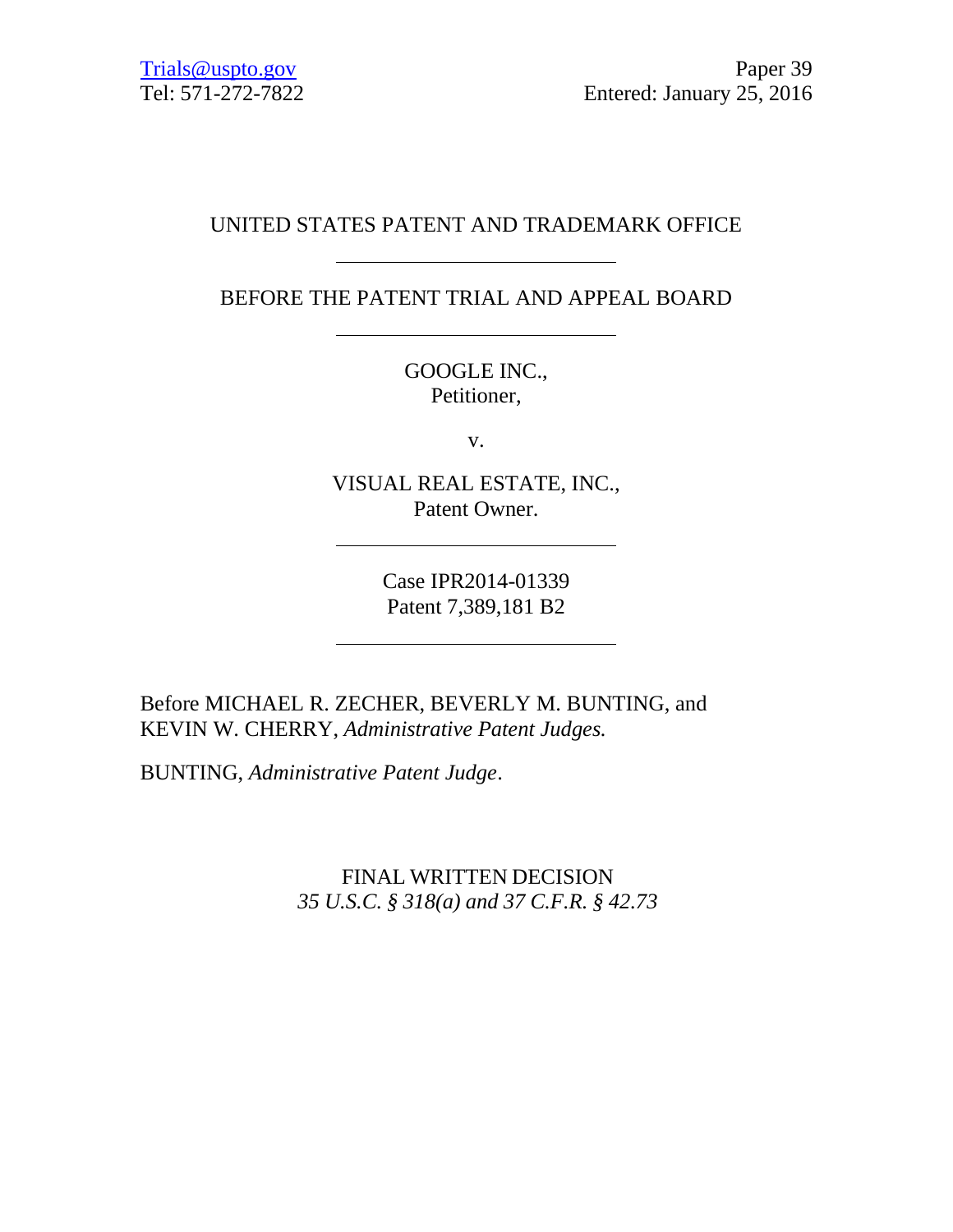### I. INTRODUCTION

Google Inc. ("Petitioner") filed a corrected Petition requesting an *inter partes* review of claims 1 and 3–11 (the "challenged claims") of U.S. Patent No. 7,389,181 B2 (Ex. 1002, "the '181 patent") pursuant to 35 U.S.C. §§ 311–319. Paper 4 ("Pet."). Patent Owner, Visual Real Estate, Inc., ("Patent Owner") timely filed a Preliminary Response to the Petition. Paper 9 ("Prelim. Resp."). Pursuant to 35 U.S.C. § 314, we instituted trial based on the following asserted grounds of unpatentability ("grounds"):<sup>1</sup>

- 1. Claims 1, 3–7, and 9–11 as anticipated under 35 U.S.C. § 102(b) by Di Bernardo;
- 2. Claims 1, 3–7, and 9–11 as unpatentable under 35 U.S.C. § 103 over Di Bernardo and Kawabe; and
- 3. Claim 8 as unpatentable under 35 U.S.C. § 103 over Di Bernardo and Lachinski.

Paper 10 ("Dec. to Inst.").

 $\overline{a}$ 

After institution, Patent Owner filed a Patent Owner Response (Paper 22 ("PO Response")), and Petitioner filed a Reply thereto (Paper 23 ("Reply")). An oral hearing was conducted on October 28, 2015, and a transcript of the argument is entered in the record. Paper 38 (Tr.).

We have jurisdiction under 35 U.S.C. § 6(c). This Final Written Decision is entered pursuant to 35 U.S.C. § 318(a) and 37 C.F.R. § 42.73. For the reasons that follow, we determine that Petitioner has proven, by a preponderance of the evidence, that claims 1 and 3–11 of the '181 patent are unpatentable.

<sup>&</sup>lt;sup>1</sup> The Leahy-Smith America Invents Act ("AIA"), Pub. L. No. 112-29, took effect on March 18, 2013. Because the application from which the '181 patent issued was filed before that date, our citations to 35 U.S.C. §§ 102 and 103 are to the pre-AIA version.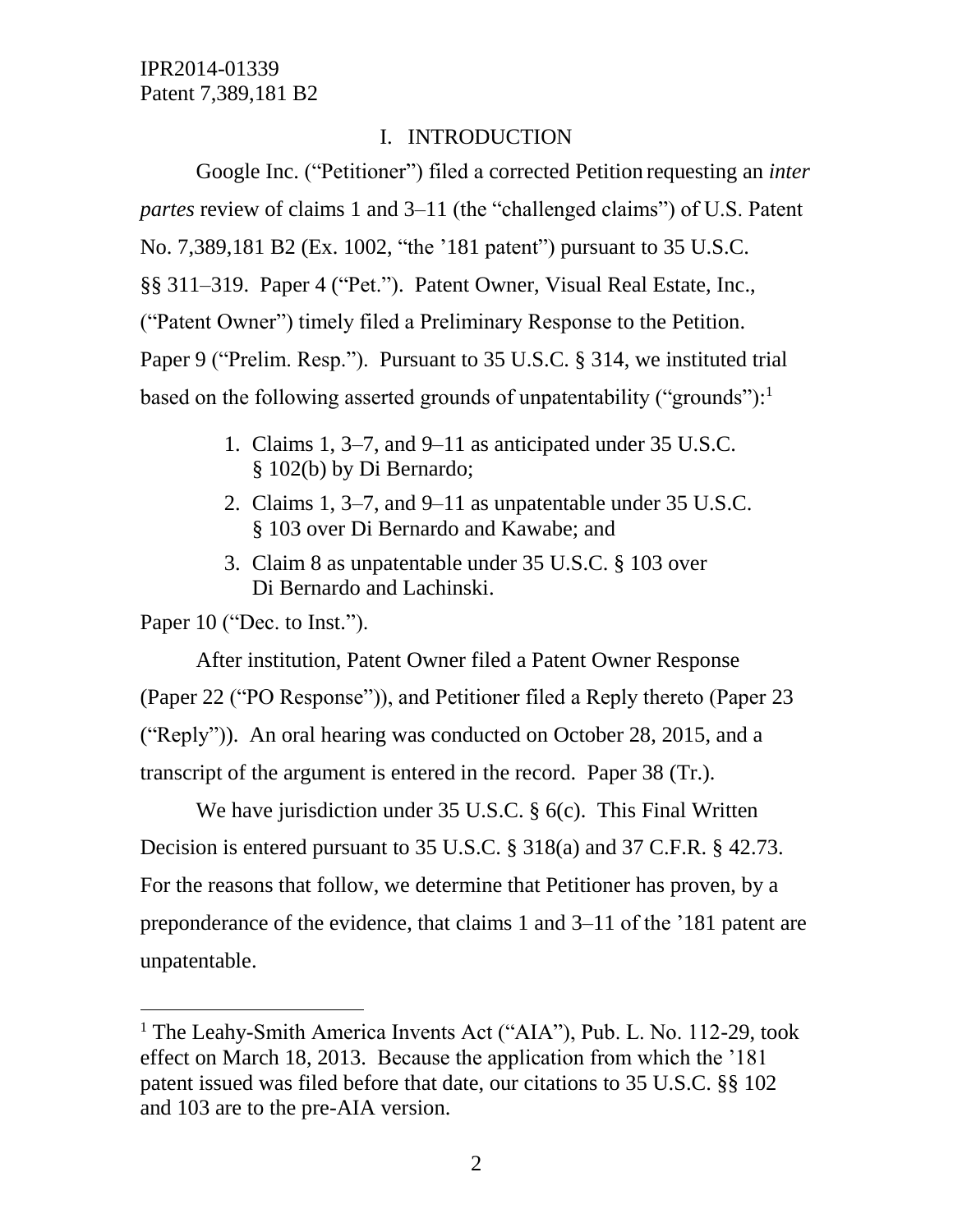#### *A. Related Proceedings*

The parties represent that the '181 patent is the subject of the following judicial proceeding: *Visual Real Estate, Inc., v. Google, Inc.*, No. 3:14-cv-00274-TJC-JRK (M.D. Fla., March 10, 2014). Pet. 2; Paper 7, 2. Petitioner filed another petition, Case IPR2014-01338, challenging the same claims of the '181 patent on other grounds. *Id.*

# B. *The '181 Patent (Ex. 1002)*

The '181 patent is directed to a system for providing a street-level view of a selected geographic location using video drive-by data (Ex. 1002, Abstract), as illustrated in Figure 1 reproduced below:



Figure 1 is a schematic diagram of a video and data server farm. The system includes servers that provide digital storage for video image data captured using a video capture system "of a neighborhood corresponding to a geographic location." *Id.* at 3:19–22. In a preferred embodiment, the system includes a video and data server farm that "includes at least one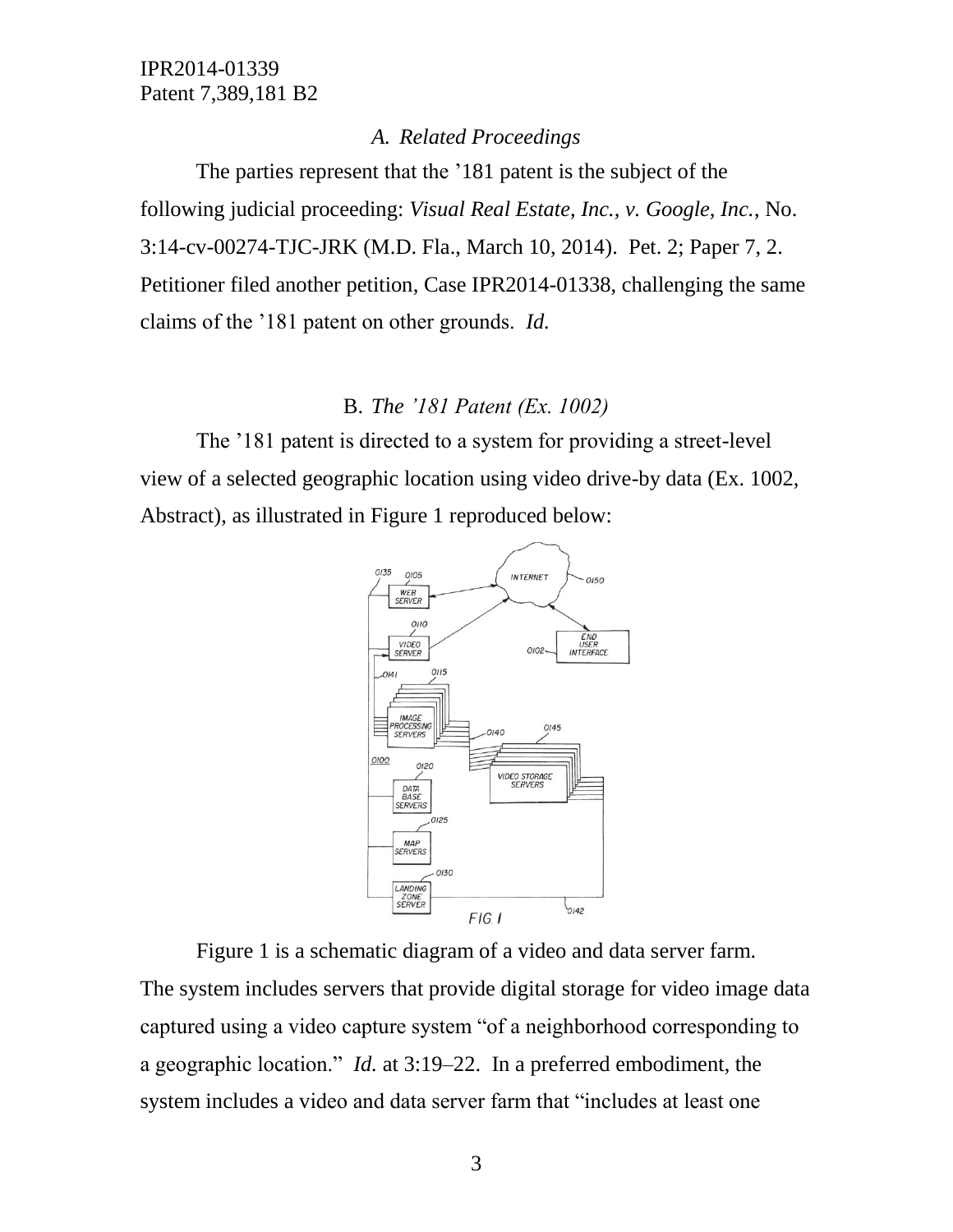video storage server that stores video image files containing video drive-by data that corresponds to a geographic location, a database server that processes a data query received from a user over the Internet that corresponds to a geographic location of interest, and an image server." *Id.* at  $2:63-3:3$ .

Operatively, the video drive-by data is captured using a video capture system that includes a camera array, to generate video image data corresponding to the geographic location. *Id.* at 3:19–22. The location of the video image data is acquired concurrently using a positioning unit that produces positioning data corresponding to the location of the camera array. *Id.* at 3:22–24. A processing unit "processes the video image data and positioning data to produce the video drive-by-data." *Id.* at 3:22–25. In response to a query from a user, the database server identifies video image files stored in the video storage server that correspond to the requested geographic location of interest, and transfers the identified video image files to the image processing server via a pre-processing network. *Id.* at 3–7. The image processing server "converts the video drive-by data to post-processed video data corresponding to a desired image format," which is transferred back to the user via a post-processing network. *Id.* at 3:7–11.

#### *C. Illustrative Claim*

Of challenged claims 1 and 3–11 of the '181 patent, claim 1 is independent, and claims 3–11 depend directly or indirectly from claim 1. Claim 1 is illustrative of the challenged claims and is reproduced below:

> 1. A system including a video and data server farm comprising: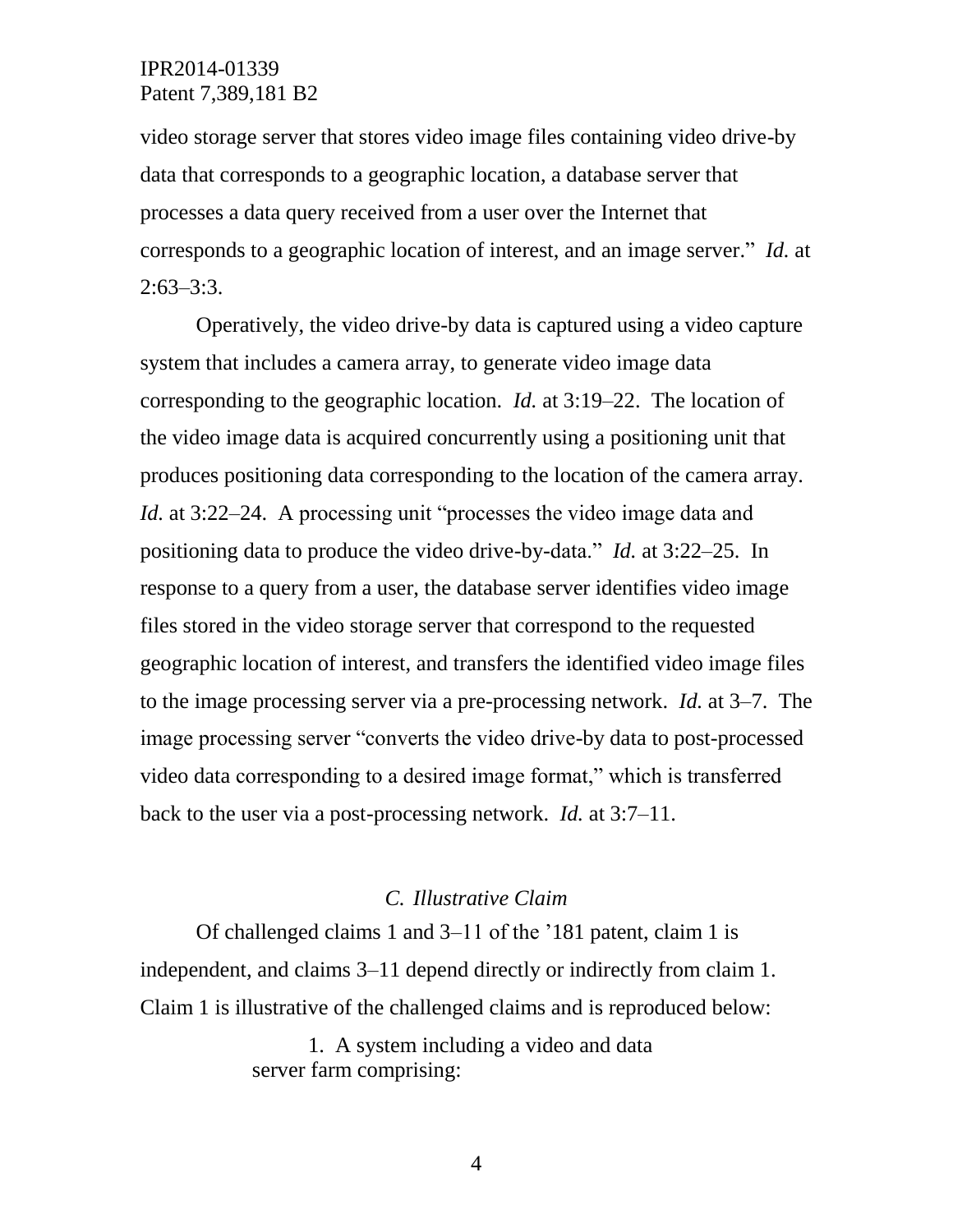> at least one video storage server that stores video image files containing video drive-by data that corresponds to a geographic location;

a database server that processes a data query received from a user over a communications network that corresponds to a geographic location of interest; and

an image processing server;

wherein the database server identifies video image files stored in the video storage server that correspond to the geographic location of interest contained in the data query, and transfers the video image files over a preprocessing network to the image processing server; and

wherein the image processing server converts the video drive-by data to post processed video data corresponding to a desired image format, and transfers the post processed video data via post-processing network to the communications network in response to the query.

Ex. 1002, 18:2–20.

#### *D. Prior Art*

Petitioner relies on the following prior art references (Pet. 4) and the Declaration of Dr. Henry Fuchs (Ex. 1001):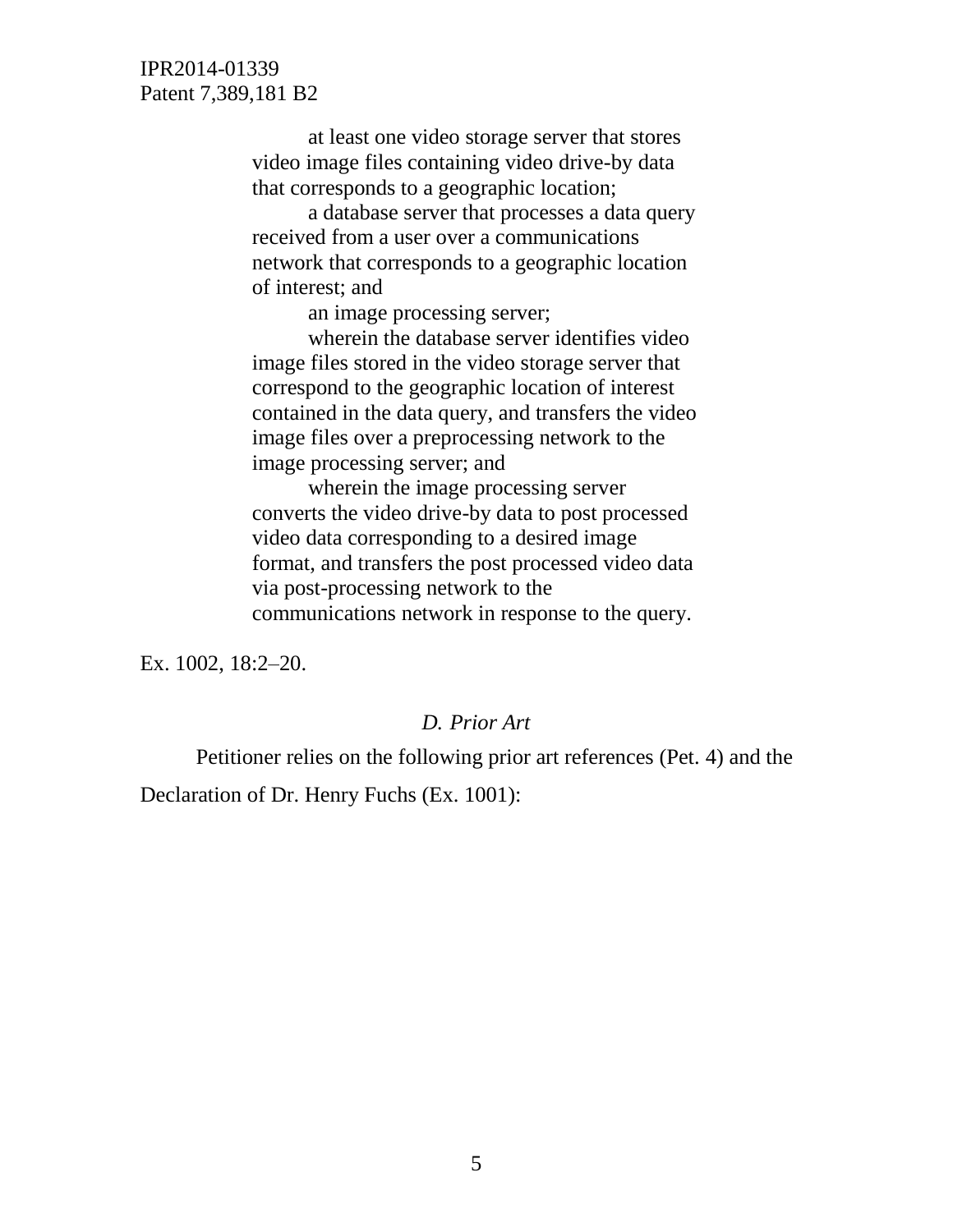| <b>Reference</b> | <b>Patent/Printed Publication</b><br>No. | <b>Date</b>    | <b>Exhibit</b> |
|------------------|------------------------------------------|----------------|----------------|
|                  |                                          |                |                |
| Di Bernardo      | U.S. Patent App. Pub. No. US             | April 25, 2002 | 1005           |
|                  | 2002/0047895 A1                          |                |                |
| Lachinski        | U.S. Patent No. 5,633,946                | May 27, 1997   | 1006           |
|                  |                                          |                |                |
| Kawabe           | U.S. Patent App. Pub. No.                | Sept. 9, 2004  | 1008           |
|                  | US 2004/0177373 A1                       |                |                |

# *E. Instituted Grounds*

As we explained in the Introduction section above, we instituted trial based on the grounds set forth in the table below. Dec. to Inst. 28–29.

| <b>Reference(s)</b>       | <b>Basis</b> | Claim(s)<br>challenged |
|---------------------------|--------------|------------------------|
| Di Bernardo               | \$102        | $1, 3-7,$ and $9-11$   |
| Di Bernardo and Kawabe    | \$103        | $1, 3-7,$ and $9-11$   |
| Di Bernardo and Lachinski | \$103        | 8                      |

# II. ANALYSIS

# *A. Level of Skill in the Art*

In determining the level of skill in the art, various factors may be considered, including the "type of problems encountered in the art; prior art solutions to those problems; rapidity with which innovations are made; sophistication of the technology; and educational level of active workers in the field." *In re GPAC, Inc.*, 57 F.3d 1573, 1579 (Fed. Cir. 1995) (citing *Custom Accessories, Inc. v. Jeffrey-Allan Indus., Inc.*, 807 F.2d 955, 962 (Fed. Cir. 1986)). There is evidence in the record before us that reflects the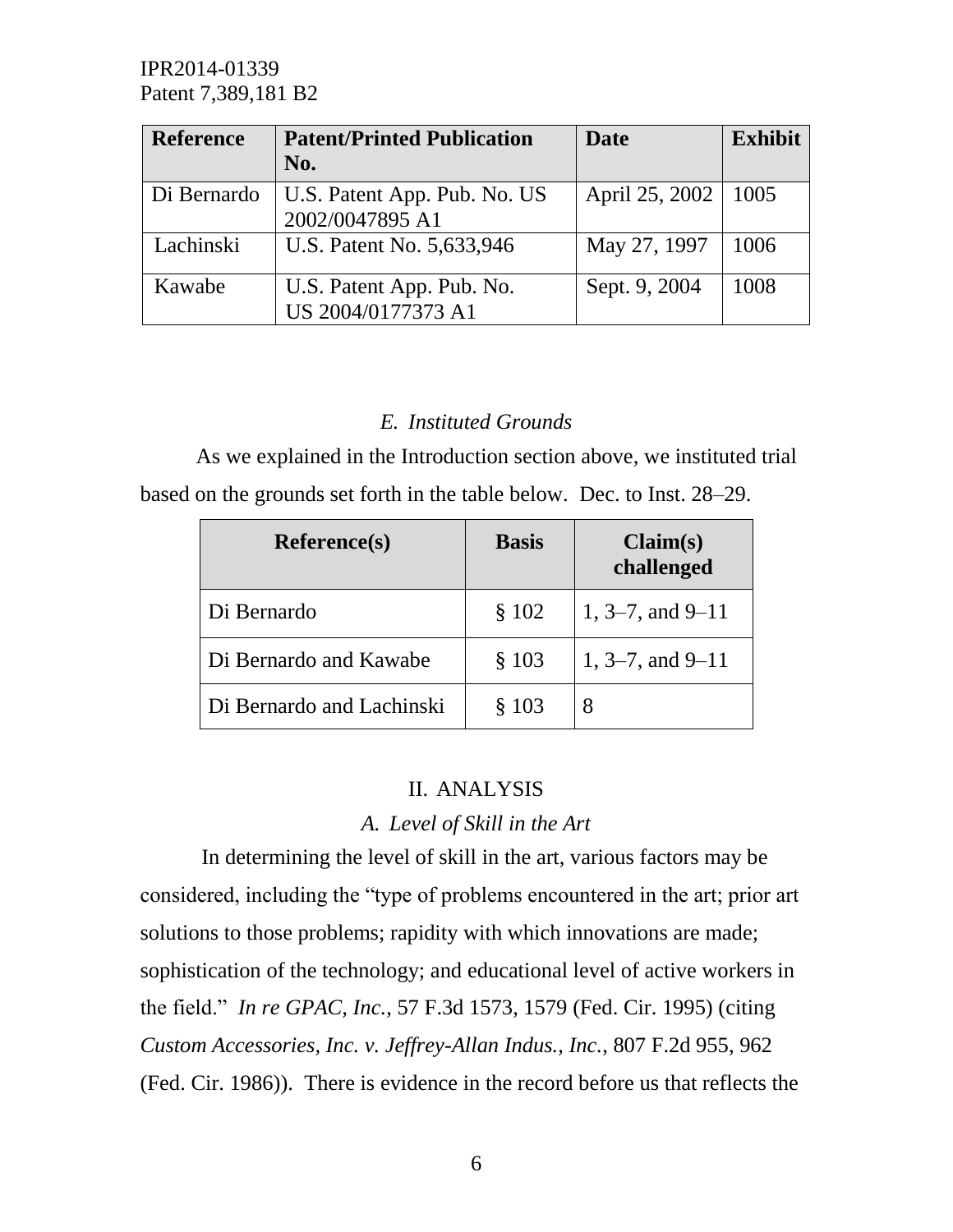knowledge level of a person with ordinary skill in the art. Petitioner's expert witness, Dr. Fuchs, attests that a person with ordinary skill in the art in the relevant time frame would be an individual who possesses a combination of experience and education in computer science, computer graphics, and imaging technology. Ex. 1001 ¶ 14. According to Dr. Fuchs, this would consist of the following: (1) a minimum of a bachelor degree in computer science or a related engineering filed; and (2) 2–5 years of work or research experience in the field of computer science and its sub-field of imagining technology. *Id*. Petitioner's rebuttal witness, Dr. John R. Grindon, offers testimony as to the knowledge level of a person with ordinary skill in the art at the relevant time frame that is essentially the same as Dr. Fuch's assessment. Ex. 1010 ¶ 12.

Additionally, we note that the prior art of record in this proceeding namely, Di Bernardo, Kawabe, and Lachinski—is indicative of the level of ordinary skill in the art. *See Okajima v. Bourdeau*, 261 F.3d 1350, 1355 (Fed. Cir. 2001); *GPAC*, 57 F.3d at 1579; *In re Oelrich*, 579 F.2d 86, 91 (CCPA 1978).

#### *B. Claim Interpretation*

In an *inter partes* review, we interpret a claim term in an unexpired patent according to the broadest reasonable construction in light of the specification of the patent in which it appears. 37 C.F.R. § 42.100(b); *see also In re Cuozzo Speed Techs.*, LLC, 793 F.3d 1268, 1278–79 (Fed. Cir. 2015). ("Congress implicitly approved the broadest reasonable interpretation standard in enacting the AIA," and "the standard was properly adopted by PTO regulation.").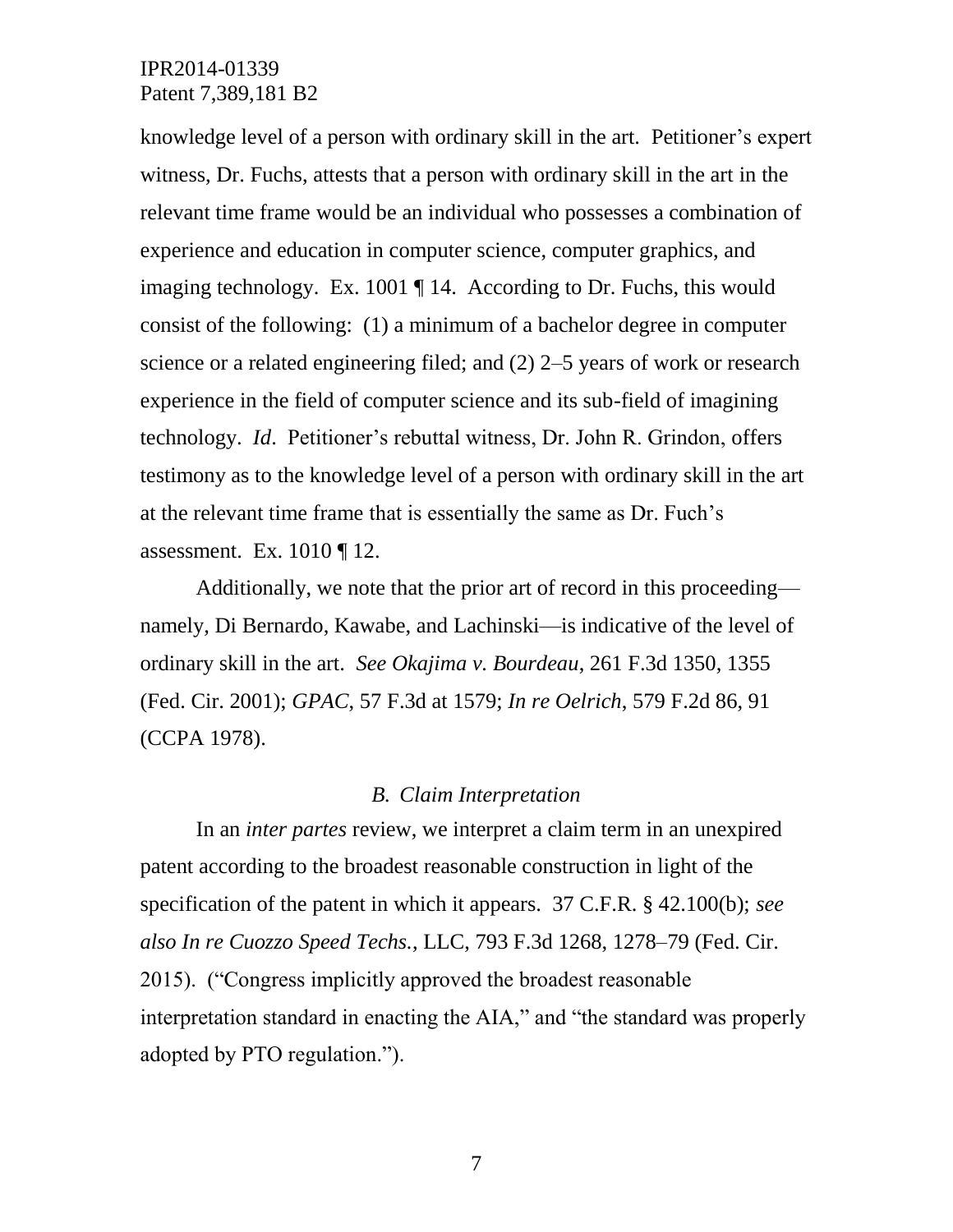Under the broadest reasonable interpretation standard, claim terms generally are given their ordinary and customary meaning, as would be understood by one of ordinary skill in the art, in the context of the entire disclosure. *In re Translogic Tech., Inc.*, 504 F.3d 1249, 1257 (Fed. Cir. 2007). An inventor may rebut that presumption by providing a definition of the term in the specification "with reasonable clarity, deliberateness, and precision." *In re Paulsen*, 30 F.3d 1475, 1480 (Fed. Cir. 1994). In the absence of such a definition, limitations are not to be read from the specification into the claims. *See In re Van Geuns*, 988 F.2d 1181, 1184 (Fed. Cir. 1993). We apply these general principles in construing the claims of the '181 patent.

In our Decision on Institution, we construed expressly the claim term "video drive-by data" as "street-level video data." Dec. to Inst. 6–7. Patent Owner, in its Patent Owner Response, does not challenge expressly our construction of this term. Now, based on the full record developed during trial, we adopt our initial construction and analysis for purposes of this Decision of "video drive-by data." *Id.* at 7.

We also determined in our Decision on Institution that there was no need to expressly construe the claim term "geographic location of interest" because Patent Owner's narrow construction proposed in its Preliminary Response was not supported by the specification, which uses the term "broadly and generically, and consistent with its plain and ordinary meaning." *Id.* at 7–8. Patent Owner did not challenge expressly our construction of "geographic location of interest" during trial. Nevertheless, Patent Owner's arguments surrounding this claim term were based on their proposed definition. *See e.g.*, PO Response 27–28 ("Accordingly, as taught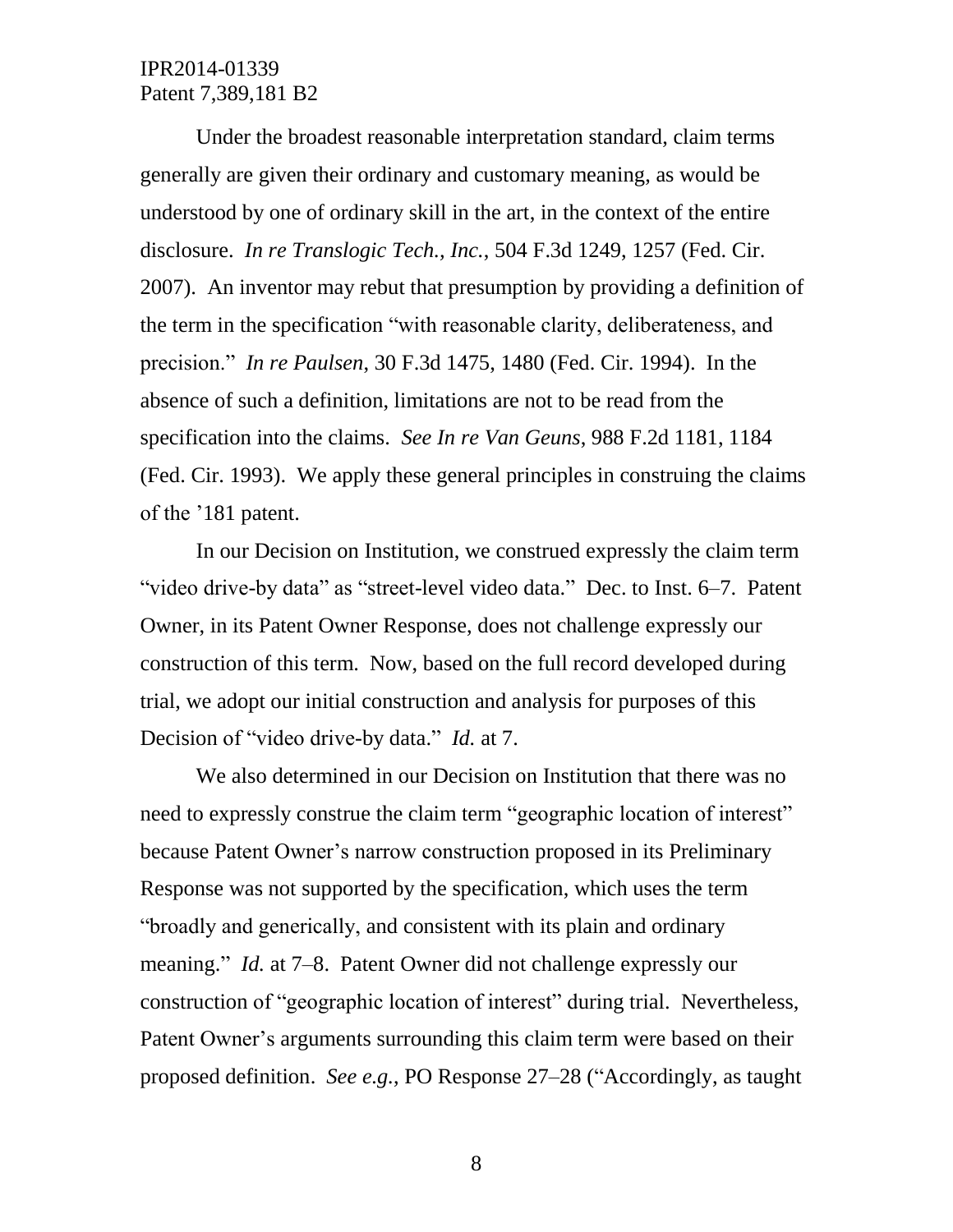and claimed by '181 Patent, and consistent with the Institution Decision, a geographic location of interest specified in a user query must be able to be limited to a street address."). Based on the full record developed during trial, and for purposes of this Decision, our position and analysis regarding the claim term "geographic location of interest" remains unchanged.

Additionally, based on the full record developed during trial and for purposes of this Decision, we provide construction of the following additional claim term.

## *1. "server farm"*

In its Patent Owner Response, Patent Owner argues that the term "server farm," as recited in the preamble of claim 1, "should be given the meaning someone of ordinary skill in the art would subscribe to it: '**a group of networked servers that are housed in one location**.'" PO Response 24. In response, Petitioner points out that the disputed phrase "a video and data server farm" is recited in the preamble of claim 1, and argues that Petitioner fails to establish that the preamble should be read as a limitation on the scope of the claim. Reply 2–3. We agree with Petitioner.

The preamble of claim 1 recites "[a] system including a video and data server farm comprising . . . ." Ex. 1002, 18:2–3. "In general, a preamble limits the invention if it recites essential structure or steps, or if it is 'necessary to give life, meaning, and vitality' to the claim." *Catalina Mktg. Int'l, Inc. v. Coolsavings.com, Inc.*, 289 F.3d 801, 808 (Fed. Cir. 2002) (citations omitted). "Conversely, a preamble is not limiting 'where a patentee defines a structurally complete invention in the claim body and uses the preamble only to state a purpose or intended use for the invention.'" *Id.* In other words, the preamble is regarded as limiting if it recites essential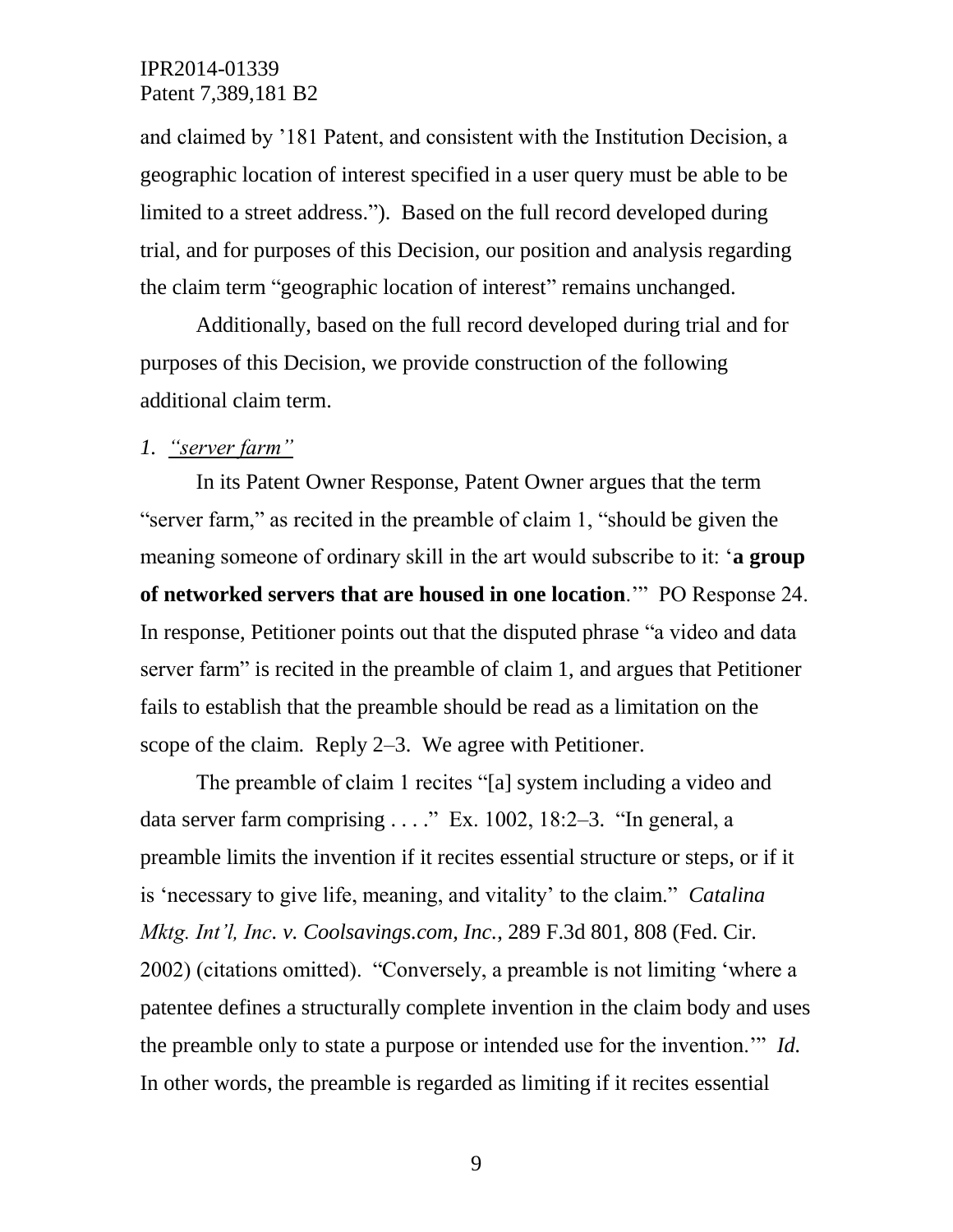structure that is important to the invention or necessary to give meaning to the claim. *NTP, Inc. v. Research In Motion, Ltd.*, 418 F.3d 1282, 1305–06 (Fed Cir. 2005). When the limitations in the body of the claim "rely upon and derive antecedent basis from the preamble, then the preamble may act as a necessary component of the claimed invention." *Eaton Corp. v. Rockwell Int'l Corp.*, 323 F.3d 1332, 1339 (Fed. Cir. 2003).

At oral argument, Patent Owner addressed expressly the question of whether the recitation of "server farm" in the preamble, regardless of its intended meaning, should be considered a claim limitation. Tr. 44:22– 51:21. For example,

 MR. MACEDO: As I understand, whether or not the preamble's a limitation, it turns on whether or not it's merely a use or whether the elements of the claim refer back to it. And therefore, it adds meaning and life to the claim. I think that in this context, it does.

#### *Id.* at 50:17–22.

Here, it is unclear as to what limitation in the body of the claim, if any, would "refer back to" "server farm," nor what "meaning and life" the recitation of "server farm" would add to independent claim 1. Patent Owner argued at oral hearing that:

the video and data server farm includes at least one video data -- one video storage server that stores video image files containing video drive-by data that corresponds to geographic location; a database server that processes as data query received from the user over the Internet and corresponds to a geographic location; and an image server. Those are the three elements. When it says in the claim a video and data storage server comprising and then it gives those three elements as the composition, that's perfectly consistent with saying that's an important part of the claim.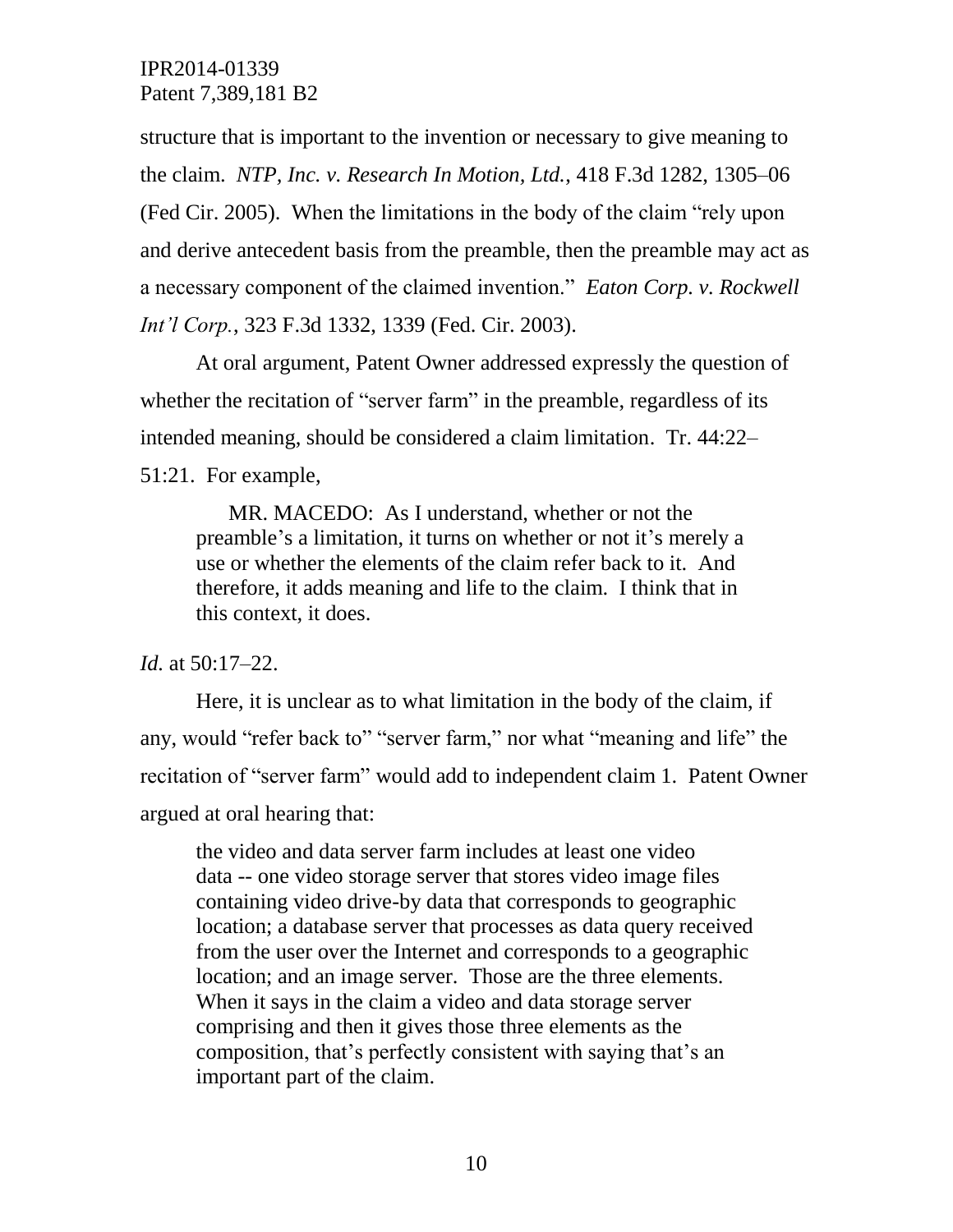*Id.* at 48:20–49:9. Despite Patent Owner's argument to the contrary, we observe that the body of independent claim 1 appears to recite a complete structure that includes the elements cited by Patent Owner of "at least one video storage server," "a database server," and "an image processing server." Ex. 1002, 18:4–10.

We further observe that the term "server farm" is not recited in the body of claim 1, nor in dependent claims 3–11. Thus, it does not appear to provide any antecedent basis support for any elements of the claims. Indeed, all the term "server farm" appears to do is to give a descriptive name to the set of limitations that completely set forth the invention. In such an instance, the preamble does not limit the claims. *See IMS Tech., Inc. v. Haas Automation, Inc.*, 206 F.3d 1422, 1434 (Fed. Cir. 2000) ("The phrase 'control apparatus' in the preamble merely gives a descriptive name to the set of limitations in the body of the claim that completely set forth the invention. Its use does not limit the claims. . ."). For these reasons, we do not accord patentable weight to the recitation of "server farm" in the preamble of claim 1.

Nonetheless, even if we were to accord the recitation of "server farm" in the preamble of claim 1 patentable weight, we are not persuaded by Patent Owner's arguments and evidence that the broadest reasonable interpretation of this term is limited to "a group of networked servers housed in a single location." Patent Owner does not direct us to an explicit disclosure in the specification of the '181 patent that supports Patent Owner's assertion that the servers associated with video and data server farm 100, as illustrated in Figure 1 and which includes, among other things, video server 110, image processing servers 115, and database servers 120, are housed in a single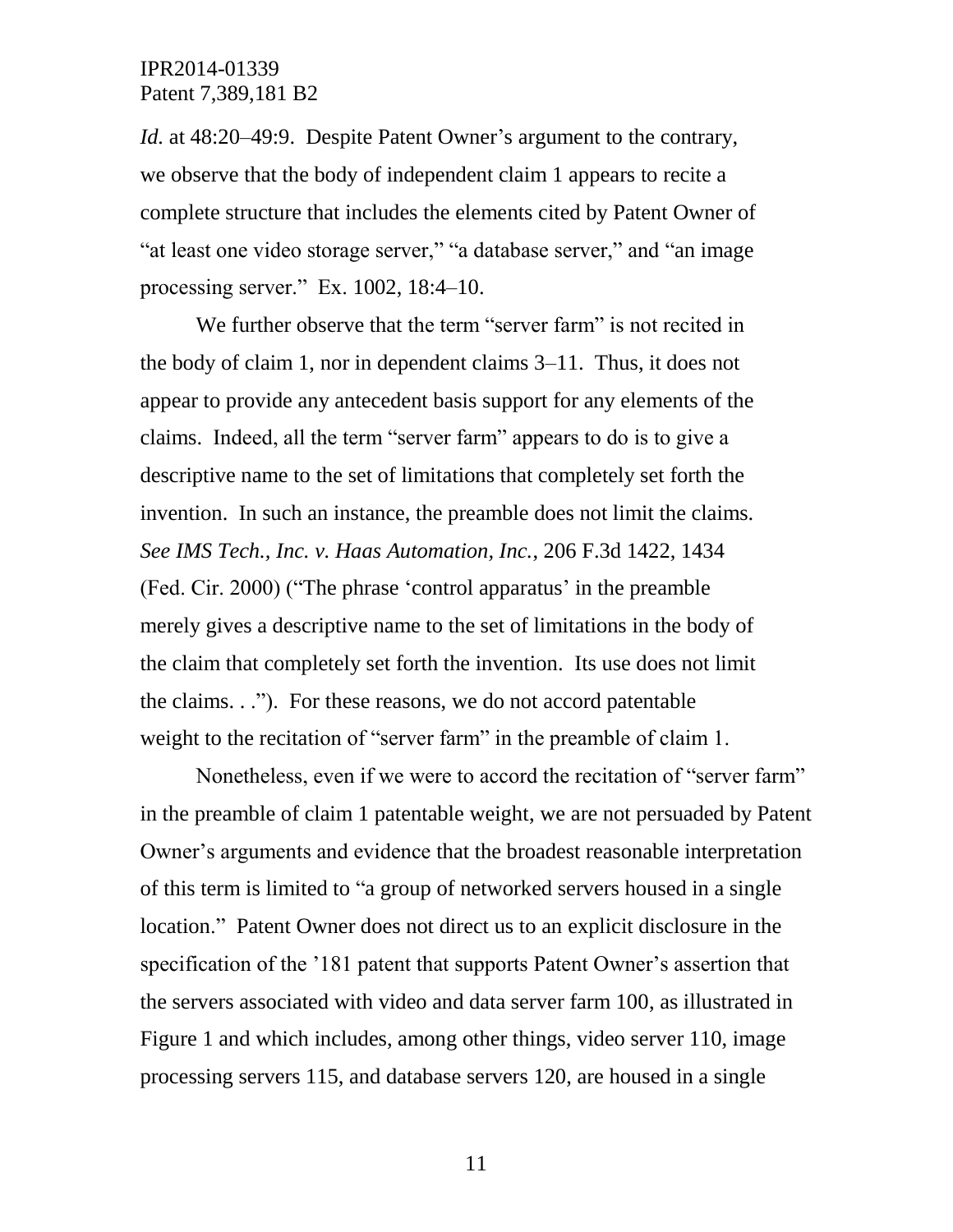location. Tr. 54:4–55:11 (arguing that the direct connections between the various servers that make up video and data server farm 100 implies that these servers are all housed in one location). Indeed, we observe that the specification of the '181 patent describes a *preferred embodiment* of the video and data server farm as "utilize[ing] a set of servers to provide digital storage of video drive-by data, and processes the video drive-by data for deliver to an end user." Ex. 1002, 6:23–25. In our view, the direct connections between the various servers that make up video and data server farm 100 illustrated in Figure 1 do not indicate that these servers are all housed in one location, but instead illustrate the flow of information between these servers. *See, e.g.*, *id.* at 6:21–62 (disclosing how the video drive-by data is processed and delivered to the end user).

Likewise, the extrinsic evidence Patent Owner proffers to support its proposed definition of "server farm" has uncertain evidentiary value, specifically as to how an ordinary skilled artisan would have understood this term in the 2004 time frame of the '181 patent. PO Response 21– 24 (citing Exs. 2007–11). Other than stating that this evidence was "last pulled on June 3, 2015," Patent Owner has not demonstrated adequately the significance of this extrinsic evidence in the relevant time frame. *Id.* As such, we agree with Petitioner that extrinsic evidence regarding the use of this term in 2015 does not inform us whether ordinary skilled artisans in 2004, the earliest priority date of the '181 patent, would have had the same understanding of this term. Reply 3. To illustrate this point, Petitioner presents evidence showing that, in the 2004 time period, the term "server farm" was utilized in a broader context "to describe systems in which computers were connected via a network while situated either at different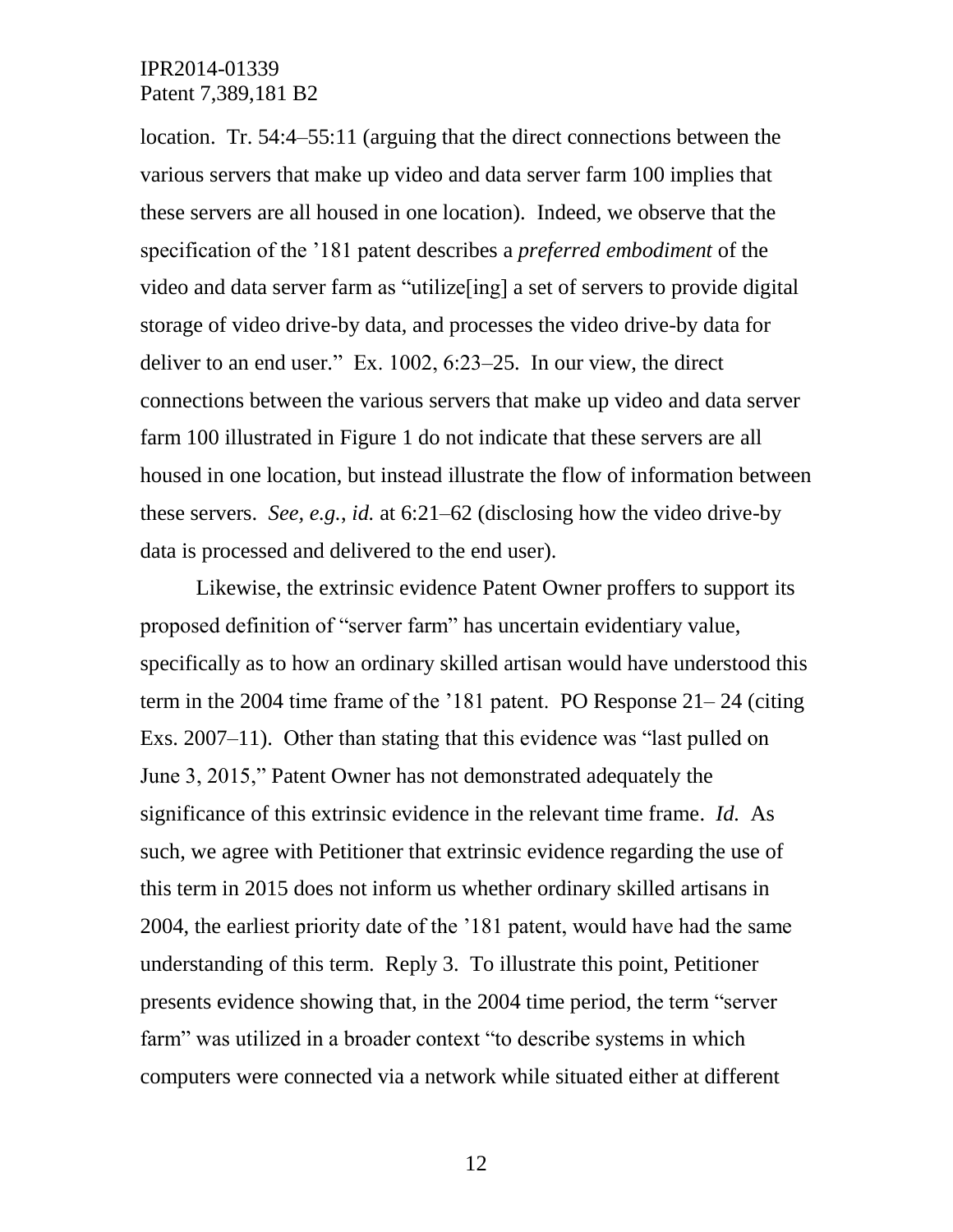locations or at the same location." *Id.* at 3–4 (citing Ex. 1011 ¶¶ 34–35; Ex. 1012; Ex. 1013).

In summary, even if we were to accord the recitation of "server farm" in the preamble of independent claim 1 patentable weight, we conclude that the broadest reasonable interpretation of this term is simply "a group of networked servers." This construction is consistent with the specification of the '181 patent (*see, e.g.*, Ex. 1002, 2:64–3:3, 6:21–62, Fig. 1), as well as the ordinary and customary meaning of the term "server farm" as would be understood by one of ordinary skill in the art at or around 2004 (*see, e.g.*, Ex. 1011 ¶¶ 34, 35; Ex. 1012; Ex. 1013).

#### *2. Means-plus-function limitations*

In the Petition, Petitioner proposed a construction for the following means-plus-function terms recited in claims 7–10:

- a) "means for providing a variety of geo-coded data layers in conjunction with the video drive-by data" (claim 7);
- b) "means for creating geo-coded text, image and vector data which is superimposed onto the post processed video data that is transferred to the communications network" (claim 8);
- c) "means for linking latitude and longitude data with video drive-by data" (claim 9); and
- d) "means for calculating a camera position of designated individual frames of video by using position data points captured before and after a designated frame position" (claim 10).

Pet. 10–15. Petitioner asserts that each of these means-plus-function claim terms invokes 35 U.S.C. § 112, sixth paragraph. *Id.* Construction of a "means-plus-function" limitation under 35 U.S.C. § 112, sixth paragraph,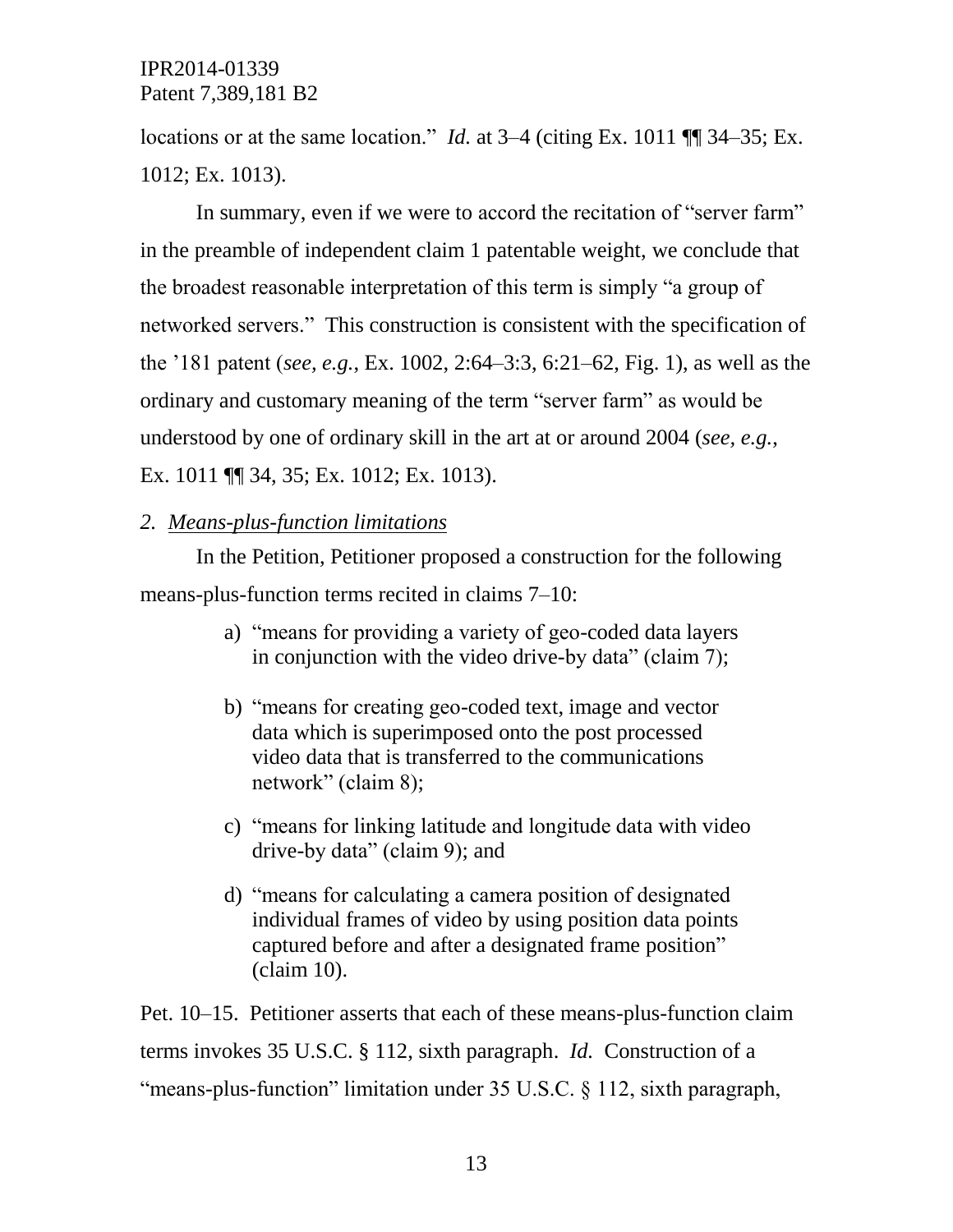involves two steps: first identifying the function explicitly recited in the claim, and then identifying the corresponding structure set forth in the written description that performs the particular function set forth in the claim. *Asyst Techs, Inc. v. Empak, Inc.*, 268 F.3d 1364, 1369–70 (Fed. Cir. 2001). For each of these means-plus-function claim terms, Petitioner identified the particular function performed by the means and identified the structure within the specification performing the identified function. *Id.* Accordingly, we ascertained in the Decision on Institution that Petitioner had identified sufficiently corresponding structures for each of these meansplus-function claim limitations for us to perform our analysis. *Id.* at 9.

The parties agree essentially on the specific function performed by each of these means-plus-function claim limitations. *See* Pet. 10–15, PO Response 44–51. Where the parties diverge, however, is in the type of analysis required to demonstrate that the identified structure performs the identified "means for" function. *Id.* For convenience, the parties' positions are summarized in the table below:

| <b>Claim</b> | "Means for" Function     | <b>Petitioner's</b> | <b>Patent Owner's</b> |
|--------------|--------------------------|---------------------|-----------------------|
|              |                          | <b>Structure</b>    | <b>Structure</b>      |
|              | Providing a variety of   | Any computer        | Software based on     |
|              | geo-coded data layers in | system capable of   | open source           |
|              | conjunction with the     | performing the      | programming tool      |
|              | video drive-by data.     | identified          | Mencoder.             |
|              |                          | function.           |                       |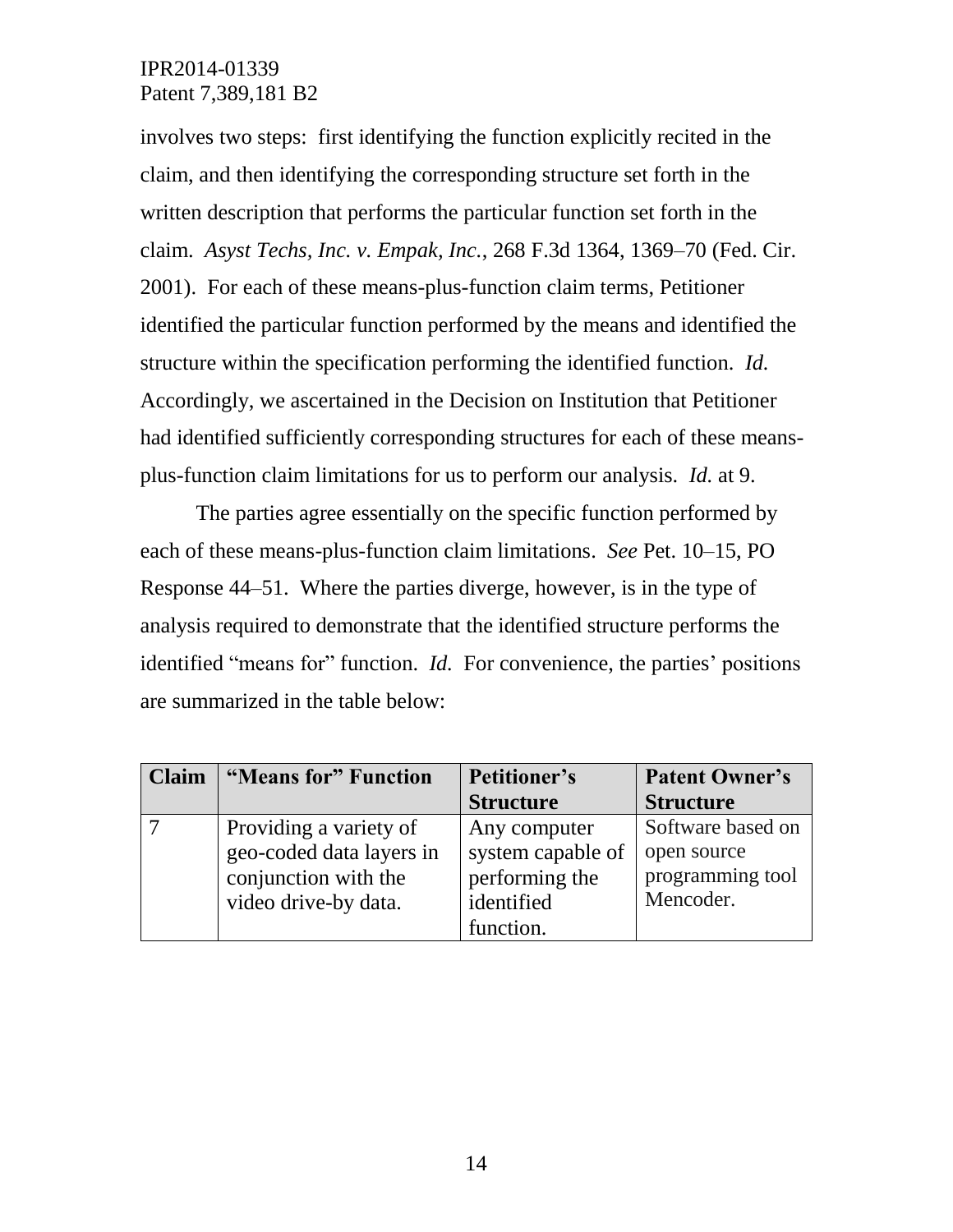| <b>Claim</b> | "Mean for" Function                                                                                                                                                              | Petitioner's                                                                   | <b>Patent Owner's</b>                                                                                                                                                                                                                    |
|--------------|----------------------------------------------------------------------------------------------------------------------------------------------------------------------------------|--------------------------------------------------------------------------------|------------------------------------------------------------------------------------------------------------------------------------------------------------------------------------------------------------------------------------------|
|              |                                                                                                                                                                                  | <b>Structure</b>                                                               | <b>Structure</b>                                                                                                                                                                                                                         |
| 8            | Creating geo-coded text,<br>image and vector data<br>which is superimposed<br>onto the post processed<br>video data that is<br>transferred to the<br>communications<br>network.  | Any computer<br>system capable of<br>performing the<br>identified<br>function. | Rendering<br>program (open<br>source<br>programming<br>suite tool Open<br>GL and<br>GraphicsMagick);<br>recompositing<br>program (open<br>source<br>programming tool<br>FFMPEG); and<br>streaming (open<br>source Apache<br>web server). |
| 9            | Linking latitude and<br>longitude data with video<br>drive-by data.                                                                                                              | Any system<br>capable of<br>performing the<br>identified<br>function.          | Open source<br>programming tool<br>GDAL.                                                                                                                                                                                                 |
| 10           | Calculating a camera<br>position of designated<br>individual frames of<br>video by using position<br>data points captured<br>before and after a<br>designated frame<br>position. | Any system<br>capable of<br>performing the<br>identified<br>function.          | GIS viewing<br>software, such as<br>open source<br>University of<br>Minnesota<br>MapServer.                                                                                                                                              |

Patent Owner takes the position that for computer-implemented inventions, "where the claimed functions are performed by computer software, the corresponding structure is a software algorithm, not merely the computer itself." PO Response 44 (citing *EON Corp. IP Holdings, LLC v. AT&T Mobility LLC*, 785 F.3d 616 (Fed. Cir. 2015)). Patent Owner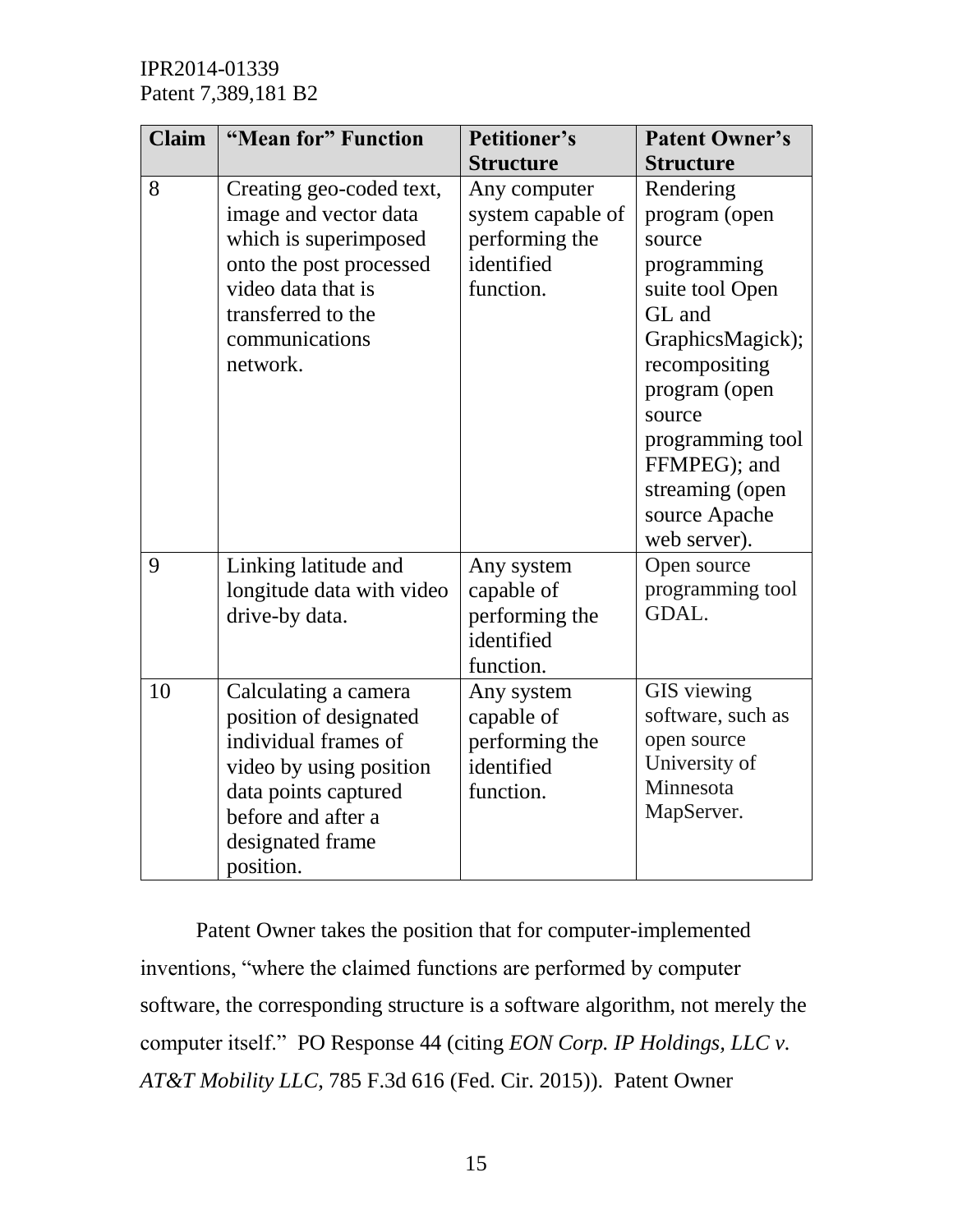confirmed its position at the oral hearing. Tr. 64:12–73:23. Essentially, Patent Owner urges us to find the Petition deficient because Petitioner's declarant, Dr. Fuchs, did not perform an analysis as to whether Di Bernardo used or disclosed the same or similar programs as the open source software disclosed in the '181 patent. PO Response 45 (citing Ex. 2005, 258:3–20); Tr. 65:23-67:14.

To the extent *EON Corp. IP Holdings* stands for the proposition that the corresponding structure must include an algorithm for performing the claimed function performed by a computing device, Petitioner agrees. Reply 24. Nonetheless, Petitioner also directs our attention to the Federal Circuit's holding that "[s]imply reciting 'software' without providing some detail about the means to accomplish the function is not enough." *Id.* (citing *Finisar Corp. v. DirecTV Grp., Inc.*, 523 F.3d 1323, 1340-41 (Fed. Cir. 2008)). Petitioner understands *Finisar* as holding that the corresponding structure for the means-plus-function claim element is not the referenced software example, "but rather the special purpose computer programmed to perform the disclosed algorithm" as disclosed in the specification. *Id.* (citing *Finisar*, at 1340 (quoting *WMS Gaming, Inc. v. Int'l Game Tech.*, 184 F.3d 1339, 1349 (Fed. Cir. 1999))). Thus, Petitioner maintains "Dr. Fuchs did perform the required analysis of the '181 patent to identify the corresponding structure and then applied this construction to his analysis of Di Bernardo." *Id.* at 25 (citing Ex. 1001 ¶¶ 21–24, 84–91, 94–99).

We agree with Petitioner that the corresponding structure that performs the claimed function may include any computer system programmed to perform the identified function. *See WMS Gaming* at 1339, 1349 ("In a means-plus-function claim in which the disclosed structure is a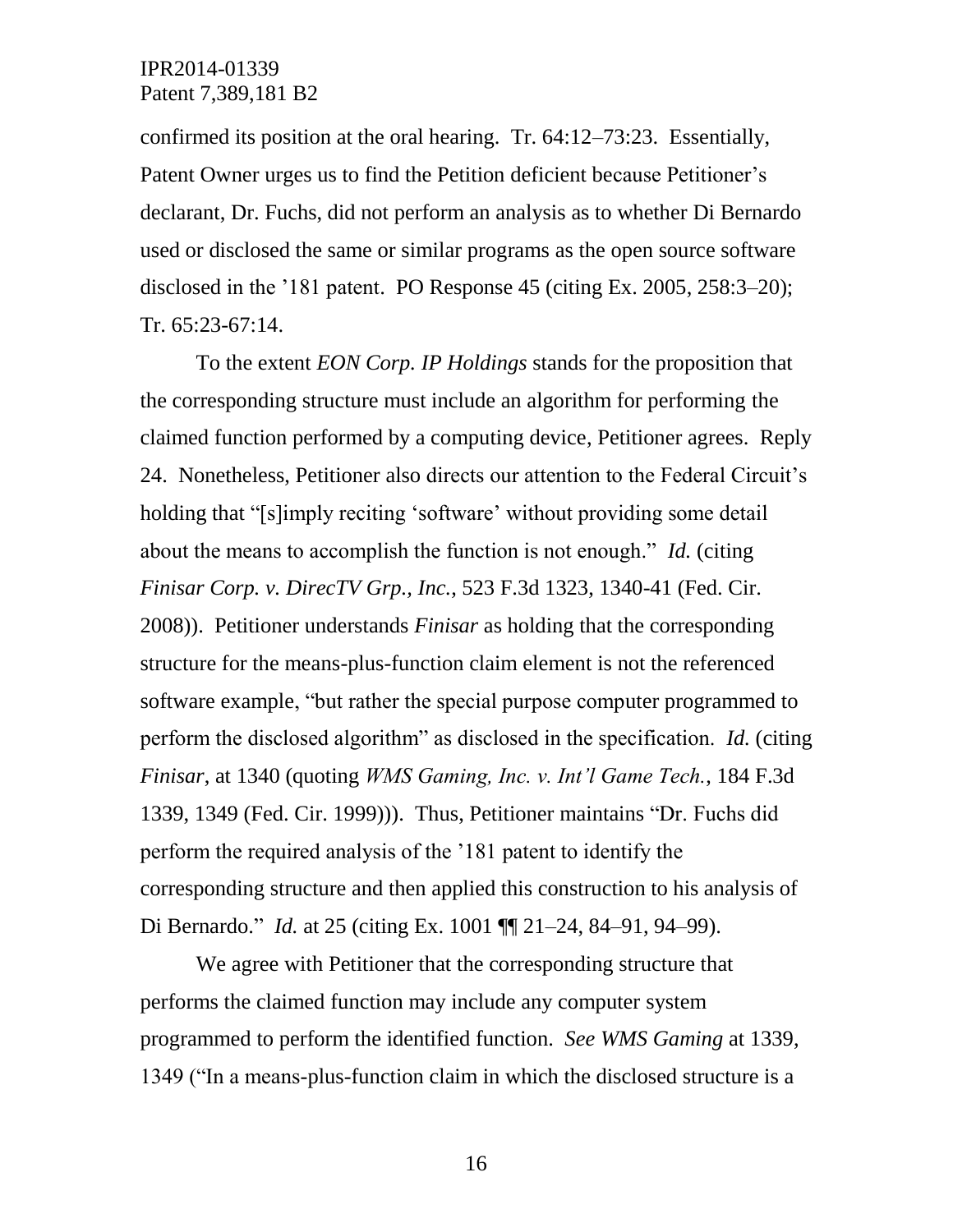computer, or microprocessor, programmed to carry out an algorithm, the disclosed structure is not the general purpose computer, but rather the special purpose computer programmed to perform the disclosed algorithm." (citation omitted)). In *Eon Corp. IP Holdings LLC*, the Federal Circuit confirmed that, on this point, *WMS Gaming* remains correctly decided and elaborated that

the disclosure of a general purpose computer or a microprocessor as corresponding structure for a software function does nothing to limit the scope of the claim and "avoid pure functional claiming." [*Aristocrat*, 521 F.3d at 1336.] As such, when a patentee invokes means-plus-function claiming to recite a software function, it accedes to the reciprocal obligation of disclosing a sufficient algorithm as corresponding structure.

#### *Eon Corp. IP Holdings* 785 F.3d at 623.

Patent Owner's efforts to limit the structure to the algorithms found in certain open source computer software is unavailing. Patent Owner does not point us to, nor have we found, where the specification of the '181 patent adequately describes the algorithms used by the open source computer software. The mere disclosure of the name of the software is ineffective because "material incorporated by reference cannot provide the corresponding structure necessary to satisfy the definiteness requirement for a means-plus-function clause." *Default Proof Credit Card Sys., Inc. v. Home Depot U.S.A., Inc.*, 412 F.3d 1291, 1301 (Fed. Cir. 2005) (citing *Atmel Corp. v. Information Storage Devices, Inc.*, 198 F.3d 1374, 1381 (Fed. Cir. 1999)). Instead, "[t]he inquiry under  $\S 112$ ,  $\P 2$ , does not turn on whether a patentee has 'incorporated by reference' material into the specification relating to structure, but instead asks first 'whether structure is described in specification, and, if so, whether one skilled in the art would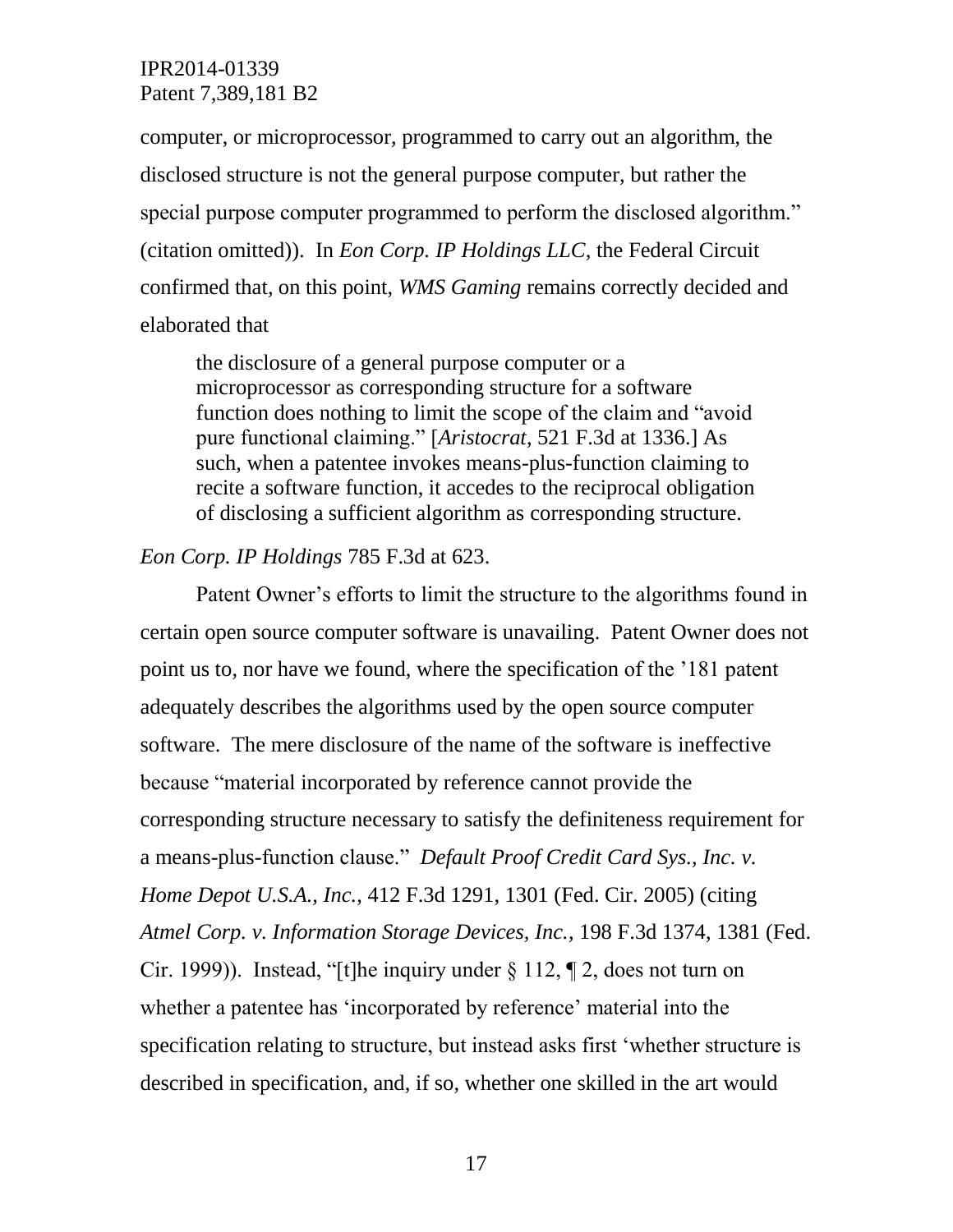identify the structure from that description.'" *Id.* (quoting *Atmel*, 198 F.3d at 1381). We find that the only structure disclosed and linked to the recited function in this way are the structures identified by Petitioner. Thus, for the reasons discussed above, we do not agree with Patent Owner that *the algorithm alone* represents the requisite structure. Instead, based on the specification, claim language and evidence on the complete record before us, we adopt Petitioner's proposed structures for the means-plus-function claim limitations recited in claim 7–10.

#### *C. Anticipation by Di Bernardo*

A claim is anticipated if each limitation of the claim is disclosed in a single prior art reference arranged as in the claim. *Net MoneyIN, Inc. v. VeriSign, Inc.*, 545 F.3d 1359, 1369 (Fed. Cir. 2008). As recently reiterated by the Federal Circuit, "a reference can anticipate a claim even if it 'd[oes] not expressly spell out' all the limitations arranged or combined as in the claim, if a person of skill in the art, reading the reference, would 'at once envisage' the claimed arrangement or combination." *Kennametal, Inc. v. Ingersoll Cutting Tool Co.*, 780 F.3d 1376, 1381 (Fed. Cir. 2015) (citing *In re Petering*, 301 F.2d 676, 681 (CCPA 1962)). We analyze this ground based on anticipation in accordance with the above-stated principles.

Petitioner challenged clams 1, 3–7, and 9–11 as anticipated under 35 U.S.C. § 102(b) by Di Bernardo. Pet. 16–22. In its Petition, Petitioner explains how Di Bernardo discloses each of the claim limitations (*id.)* and relies on the declaration of Dr. Fuchs to support the analysis advocated in the Petition (Ex. 1001). Patent Owner disagrees, and focuses its arguments on challenging the teachings of Bernardo with respect to each of the required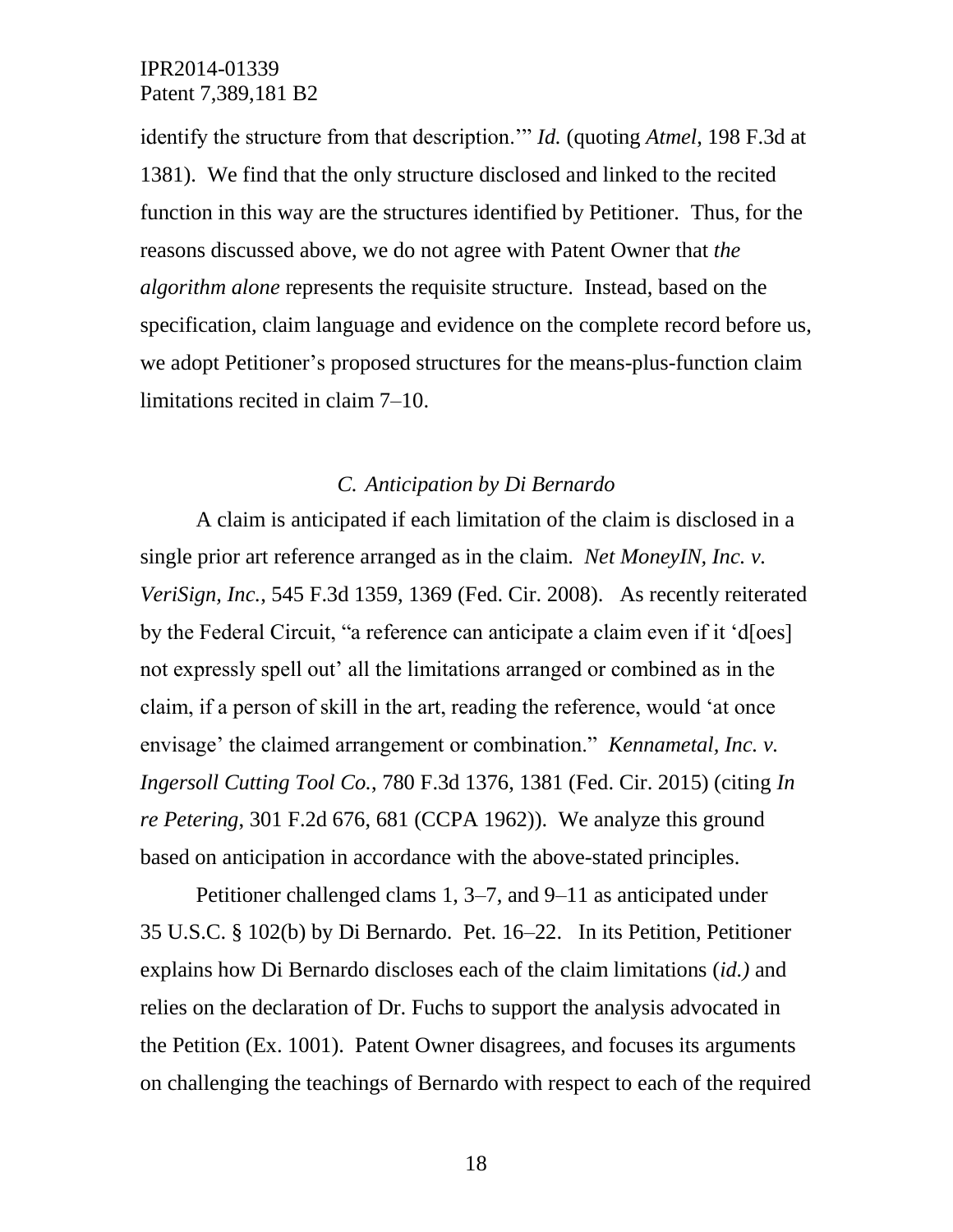claim elements, namely a "geographic location of interest," "server farm," "desired imaged format," and "image processing server. " PO Response 12– 13.

For the reasons given below, after consideration of the Petition, the arguments in the Patent Owner Response, Petitioner's Reply, and the evidence of record, we conclude that Petitioner has demonstrated, by a preponderance of the evidence, that each of claims 1, 3–7, and 9–11 of the '181 patent are anticipated by Di Bernardo. We begin our discussion with a brief summary of the cited references, and then we address the parties' contentions in turn.

#### *1. Overview of Di Bernardo (Ex. 1005)*

Di Bernardo relates generally to a system and method of creating and utilizing visual databases of geographic locations. Ex. 1005 ¶ 2. The data acquisition and processing system of Di Bernardo includes an acquisition device, such as a digital video camera, to record images while moving along a path. *Id.* ¶ 33. At the same time, the acquired GPS position of the moving camera is utilized to determine positional information, which is associated with the recorded video images. *Id.* 134. A post-processing system "uses" the image and position sequences to synthesize the acquired images and create composite images of the location that was filmed." *Id.* ¶ 44. The composite image is stored in an image database, and "associated with an identifier identifying the particular geographic location depicted in the image." *Id*. ¶ 46. "[C]lose-ups and fish-eye views of the objects are also extracted from the video sequences using well-known methods, and stored in the image database." *Id.* Di Bernardo also discloses an object information database containing information regarding objects depicted in the composite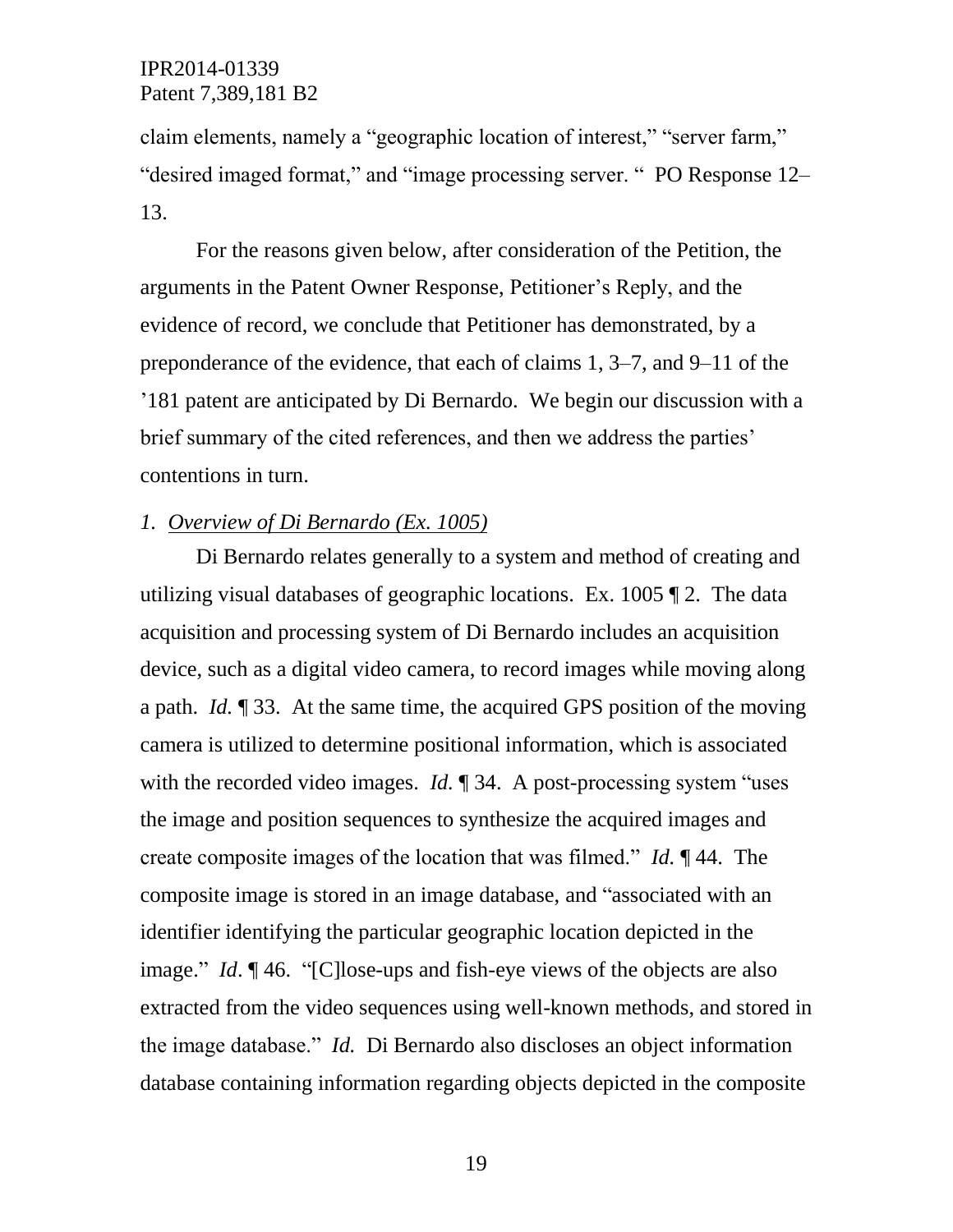images, and notes that "each record in the object information database is preferably indexed by a city address." *Id.* ¶ 71. In response to a user inquiry regarding a location, i.e. by entering an address of the location, the host computer accesses "the geographic and object information databases to retrieve maps and information on the businesses in the geographic area," which is transmitted back and displayed to the user (*id.* ¶ 79) as illustrated in Figure 16 reproduced below:



Figure 16 is an exemplary graphical user interface for requesting and receiving information about particular geographic locations.

# *2. Claim 1*

Patent Owner disputes whether Di Bernardo teaches a "server farm" as recited in the preamble of claim 1. PO Response 19–26. Relying on its understanding of server farm as "a group of networked computers housed in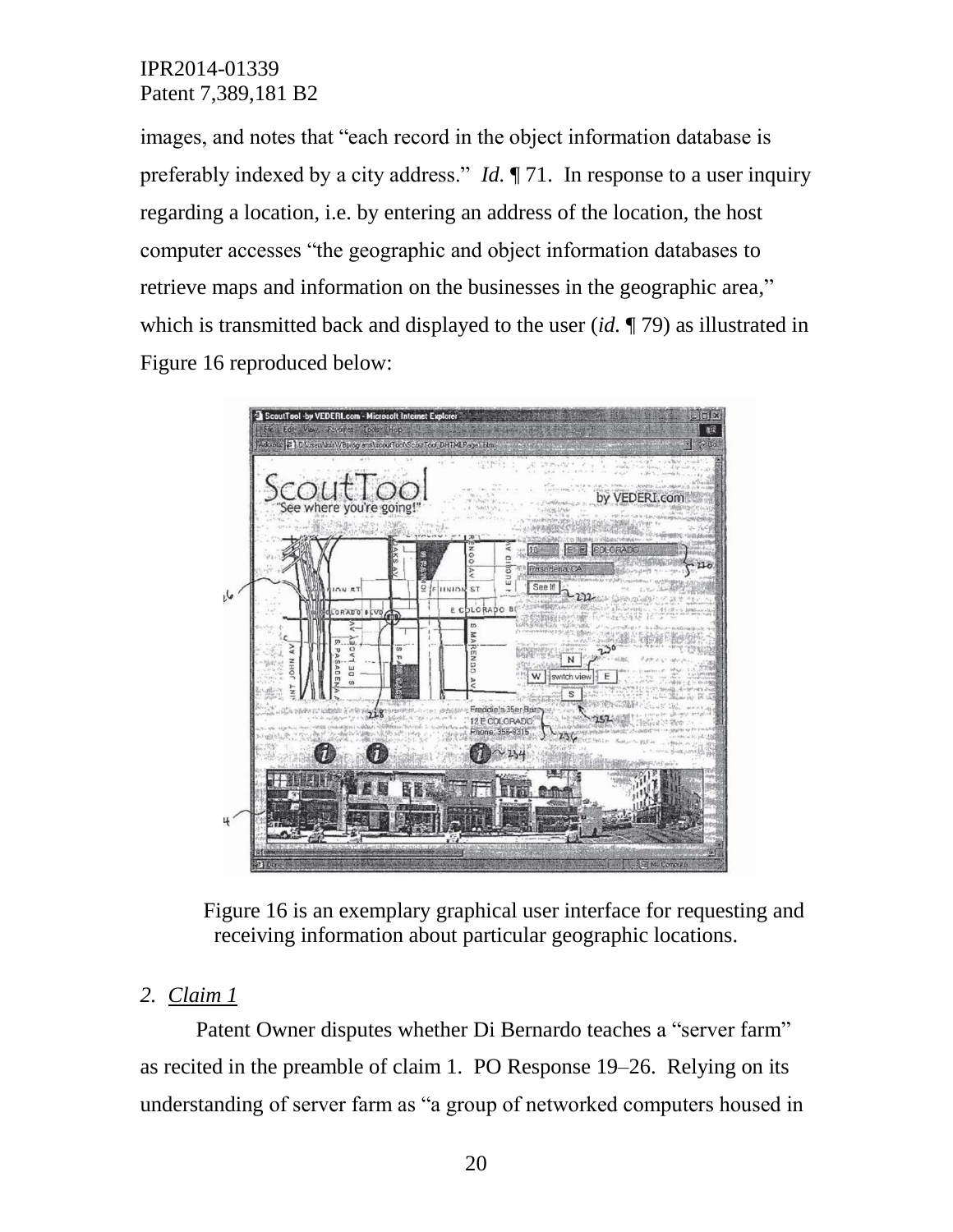a single location," Patent Owner argues that the "data acquisition and processing system for acquiring and processing image and position data used to create composite images of a geographic location" disclosed in Di Bernardo is not a "server farm." *Id.* at 26.

As discussed in our claim construction section *supra*, the term "server farm" recited in the preamble of claim 1 is not considered limiting. In addition, we explained that, even if we were to accord the term "server farm" recited in the preamble of claim 1 patentable weight, the broadest reasonable interpretation of this term is simply "a group of networked servers." Petitioner explains persuasively how the networked data acquisition and processing system of Di Bernardo, which includes, among other things, computer 28, computer 34, and image database 32, constitutes a "server farm" because these components are a group of networked servers. Reply 5–6 (citing Pet. 16–19, 30–37; Ex. 1001 ¶¶ 67–74).

Claim 1 also includes the claim limitation "wherein the database server identifies video image files stored in the video storage server that correspond to the geographic location of interest contained in the data query." Ex. 1002, 18:11–15. Acknowledging that in the Decision on Institution we disagreed with its proposed interpretation of the claim term "geographic location of interest," Patent Owner nevertheless maintains that the '181 patent teaches that "a geographic location of interest specified in a user query must be able to be limited to a street address." PO Response 28. In contrast, Patent Owner contends that Di Bernardo teaches street segments, so that "when a user searches for a particular address, Di Bernardo returns a composite image of the street segment and the user who queried for an address has to guess/approximate where a particular address is within that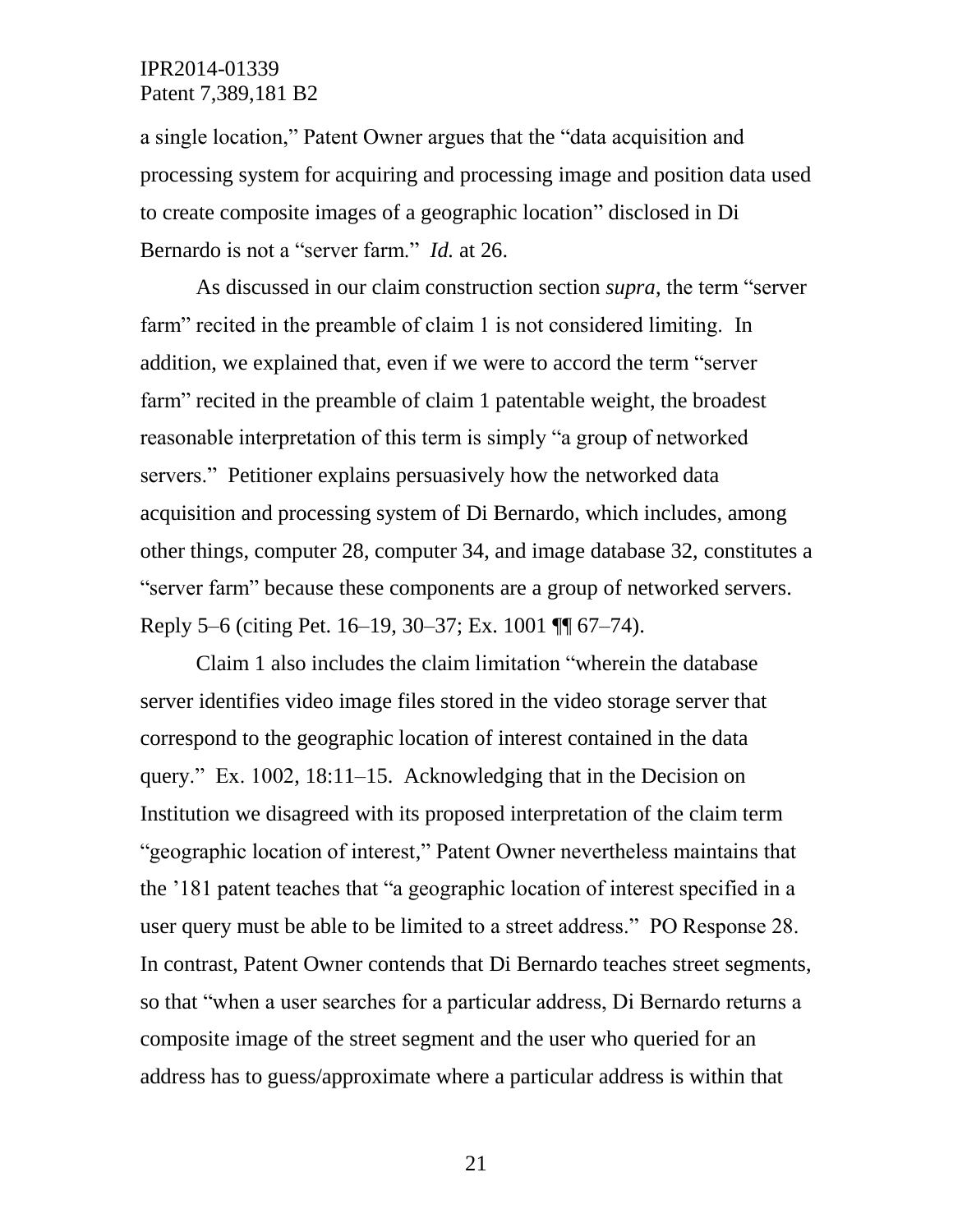segment." *Id.* at 28. Based on this understanding of Di Bernardo, Patent Owner argues that Di Bernardo teaches away from identifying precisely a "geographic location of interest" because such identification "would involve 'computationally intensive,' 'cumbersome,' or 'inefficient' processes.'" *Id.* (citing Ex.  $1005 \text{ T}$ ).

To support this argument, Patent Owner entered into evidence the Declaration of Dr. Grindon regarding the teachings of Di Bernardo. *Id.* (citing Ex. 2002 ¶ 39). Before addressing the merits of the parties' arguments, we first address the declaratory evidence of Dr. Grindon. It is noteworthy that Dr. Grindon was retained by Petitioner as an expert consultant *in an unrelated matter that did not involve the '181 patent*, namely, *Vederi, LLC v. Google, Inc.*, No. 2:10-cv-07747 (C.D. Cal.). Ex. 2002 ("*Vederi* litigation"). Patent Owner avers that in the *Vederi*  litigation, Dr. Grindon opined that "[t]he patents-in-suit [Di Bernardo], in seeking to improve upon the so-called 'computationally intensive' and 'cumbersome' methods of forming composite images in the prior art, teach a single way to form composite images that seeks to minimize this computational burden." *Id.* (citing Ex. 2002 ¶ 39). As a result of Patent Owner's introduction of Dr. Grindon into this proceeding, Petitioner sought clarification from Dr. Grindon regarding his testimony in the *Vederi* litigation, via a rebuttal declaration. Reply 1–2 (citing Ex. 1010). In this rebuttal declaration, Dr. Grindon explained that "his prior testimony 'was directed toward computational processes that impact the image quality of Di Bernardo's composite images. At no point in my prior testimony did I address Di Bernardo's system with respect to the accuracy of associating images with locations.'" *Id.* at 11 (citing Ex. 1010 ¶ 20).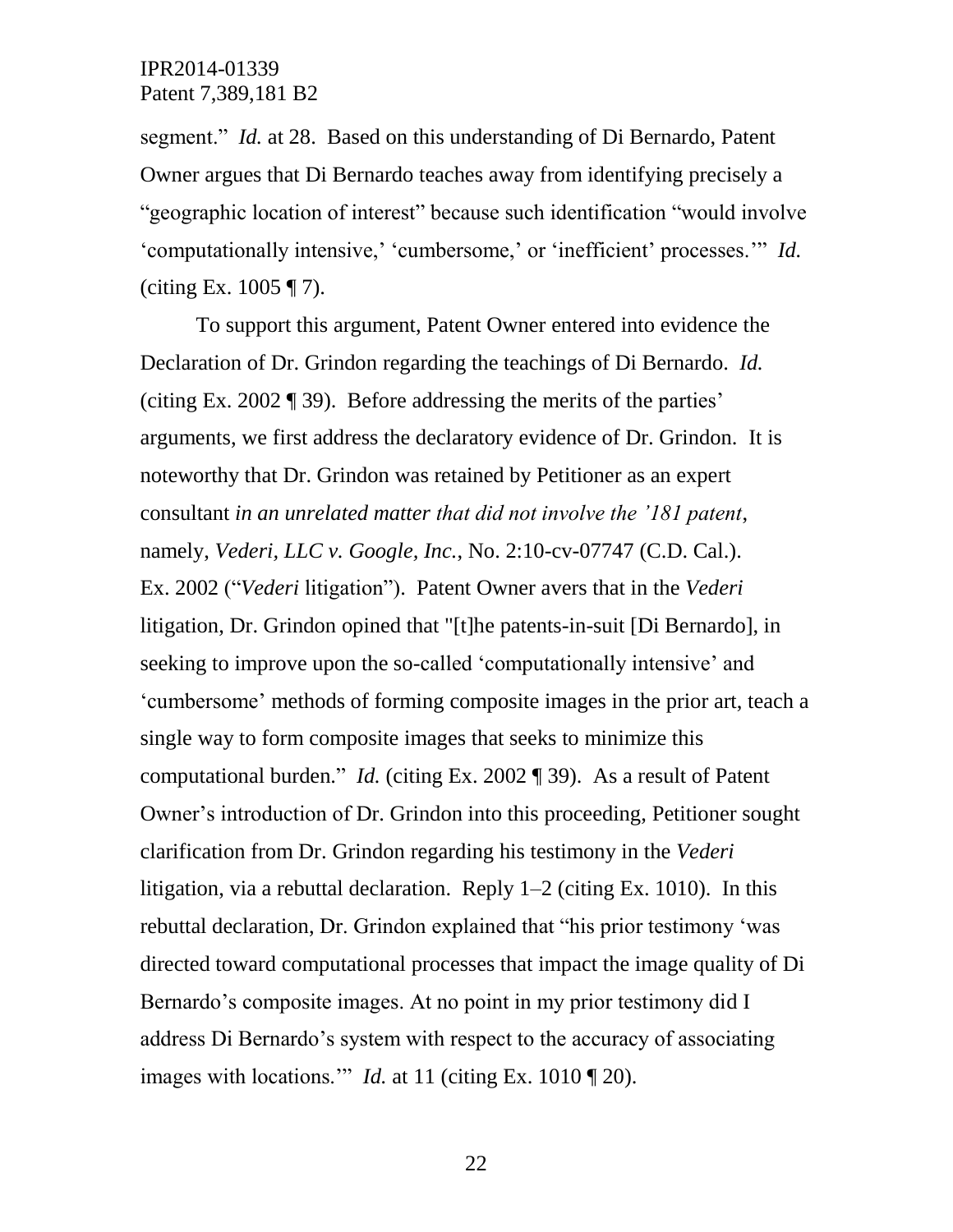The parties confirmed our understanding regarding the insertion of Dr. Grindon into this proceeding and the relevance of his testimony at oral argument. Tr. 87:22–98:1, 118:3–119:14. Based on the parties argument and all the evidence of record in this trial, and because Dr. Grindon *did not* consider the teachings of Di Bernardo with respect to the challenged claims of the '181 patent, we accord the testimony of Dr. Grindon, specifically his statements suggesting that the Di Bernardo patents, in general, seek to minimize computational burdens, minimal weight. Ex. 2002 ¶ 39 ("The patents-in-suit, in seeking to improve upon the so-called 'computationally intensive' and 'cumbersome' methods of forming composite images in the prior art, teach a single way to form composite images that seeks to minimize this computational burden."); *see also* 37 C.F.R. § 42.65(a) ("Expert testimony that does not disclose the underlying facts or data on which the opinion is based is entitled to little or no weight.").

Turning back to the merits of the parties' arguments, we agree with Petitioner that Patent Owner's "teaching away" argument is unavailing because "teaching away" is not relevant to an anticipation analysis. Reply 10 (citing *Celeritas Techs., Ltd. v. Rockwell Int'l Corp.*, 150 F.3d 1354, 1361 (Fed. Cir. 1998). Moreover, we agree with Petitioner that the cited passage of Di Bernardo is inapposite because it refers to the prior art practice of "generating a high quality composite image due to a high image sampling density—not to the accuracy of identifying an image matching a requested street address." *Id.* (citing Ex. 1005 ¶¶ 7–8; Ex. 1010 ¶ 20).

As discussed in the Decision on Institution, we disagreed with Patent Owner's proposed construction of the claim term "geographic location of interest," and instead determined that the evidence presently of record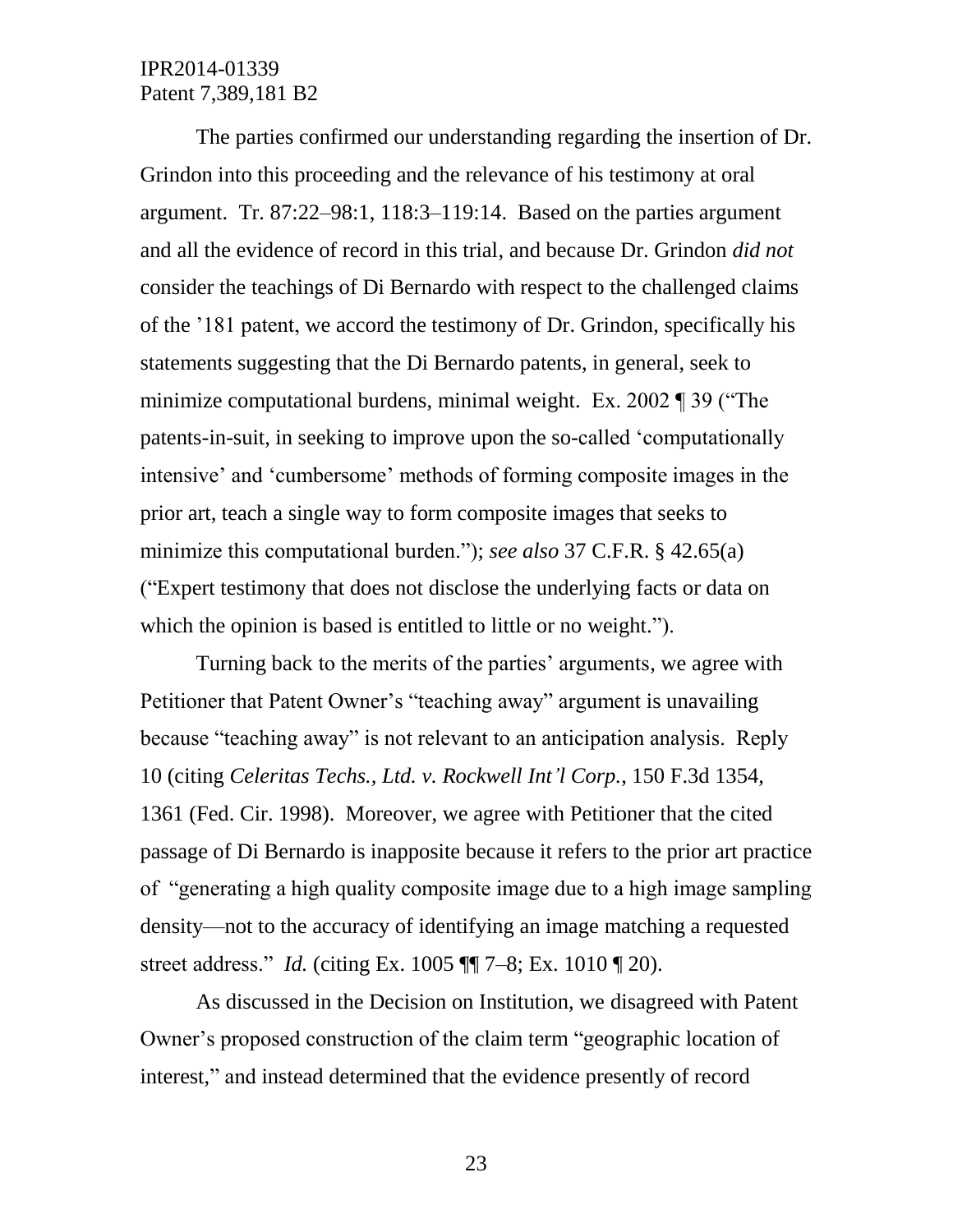supports applying this term's ordinary and customary meaning. Dec. Inst. 7–8. Now, based on the full record, Patent Owner's similar argument that the geographic location of interest specified in the user query is limited to a street address, is likewise unpersuasive, as this argument also is not commensurate in scope with claim 1. We agree with Petitioner that the "recitation of 'correspond to' does not require that the image be limited to only the requested geographic location without any surrounding buildings, objects, or other visual context." Reply 7 (citing Ex. 1010 ¶ 23). Petitioner explained persuasively how the data query in Di Bernardo from the user "corresponds to a geographic location of interest" and in what manner the video image files stored in the video server "correspond to the geographic location of interest contained in the data inquiry," as recited in claim 1 of the '181 patent. Reply 8–9.

Claim 1 further recites the limitation "wherein the image processing server converts the video drive-by data to post processed video data corresponding to a desired image format, and transfers the post processed video data via post-processing network to the communications network in response to the query." Ex. 1002, 18:16–20. Patent Owner argues that Di Bernardo does not teach this limitation, and that in the Decision on Institution, we "did not construe 'image format' or 'converting' in the context of an 'image processing server,'" and that the Specification of the '181 patent provides the requisite context. PO Response 33.

To support its contentions, Patent Owner first directs our attention to passages in the specification of the '181 patent addressing the "desired image format" and "converting" claim terms. *Id.* at 33–34. For example, the specification describes how the '"image processing servers' 'convert the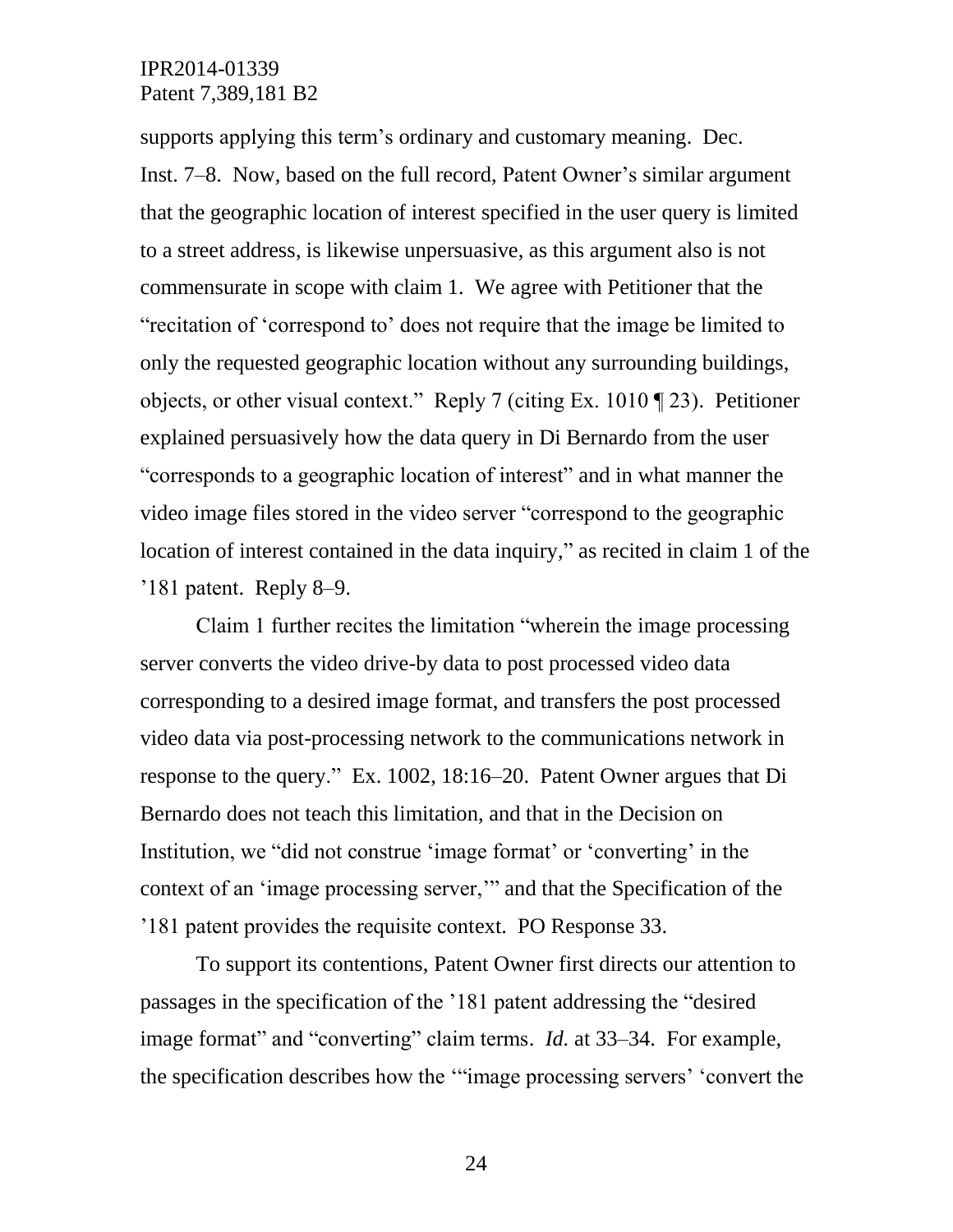$\overline{a}$ 

original drive-by data to one of **many potential new image formats (depending on the particular application)** which constitute Post Processed Video Data (PPVD)." *Id.* at 33 (citing Ex. 1002, 6:53–56). Additionally, the specification cites the use of "open source MENCODER software 'to convert the compressed MPED2 data in lossless TIFF image files'" (*id.* (citing Ex. 1002, 9:25–26)); as well as "open source FFMPEG software to convert TIFF images to create a compressed video file in an MPEG2 file (*id.* (citing Ex. 1002, 9:44–47)). Next, Patent Owner cites a computing dictionary definition of "conversion program," namely "a program that is capable of changing a file from one format to another." *Id.* at 34 (citing Ex. 2073).<sup>2</sup> Patent Owner concludes that the specification of the '181 patent "describes the 'desired image format' as depending on the particular application that the user will presumably view the image" and "never describes saving a file in the same format, or as a compressed file as 'converting' from one file format to a 'desired image format.'" *Id.*

Contrary to Patent Owner's assertion, we did not, in the Decision on Institution, overlook Patent Owner's specific arguments with regards to the description of "desired image format" and "converting" in the specification of the'181 patent. Rather, we considered these passages in the context of the claims, but declined to import limitations from a particular embodiment into the claims. *See SuperGuide Corp. v. DirecTV Enters., Inc.,* 358 F.3d 870, 875 (Fed. Cir. 2004) ("Though understanding the claim language may be aided by the explanations contained in the written description, it is important not to import into a claim limitations that are not a part of the claim. For

<sup>&</sup>lt;sup>2</sup> We note that Ex. 2073 is not of record in this proceeding, as such, we are unclear as to what evidence Patent Owner is referring to.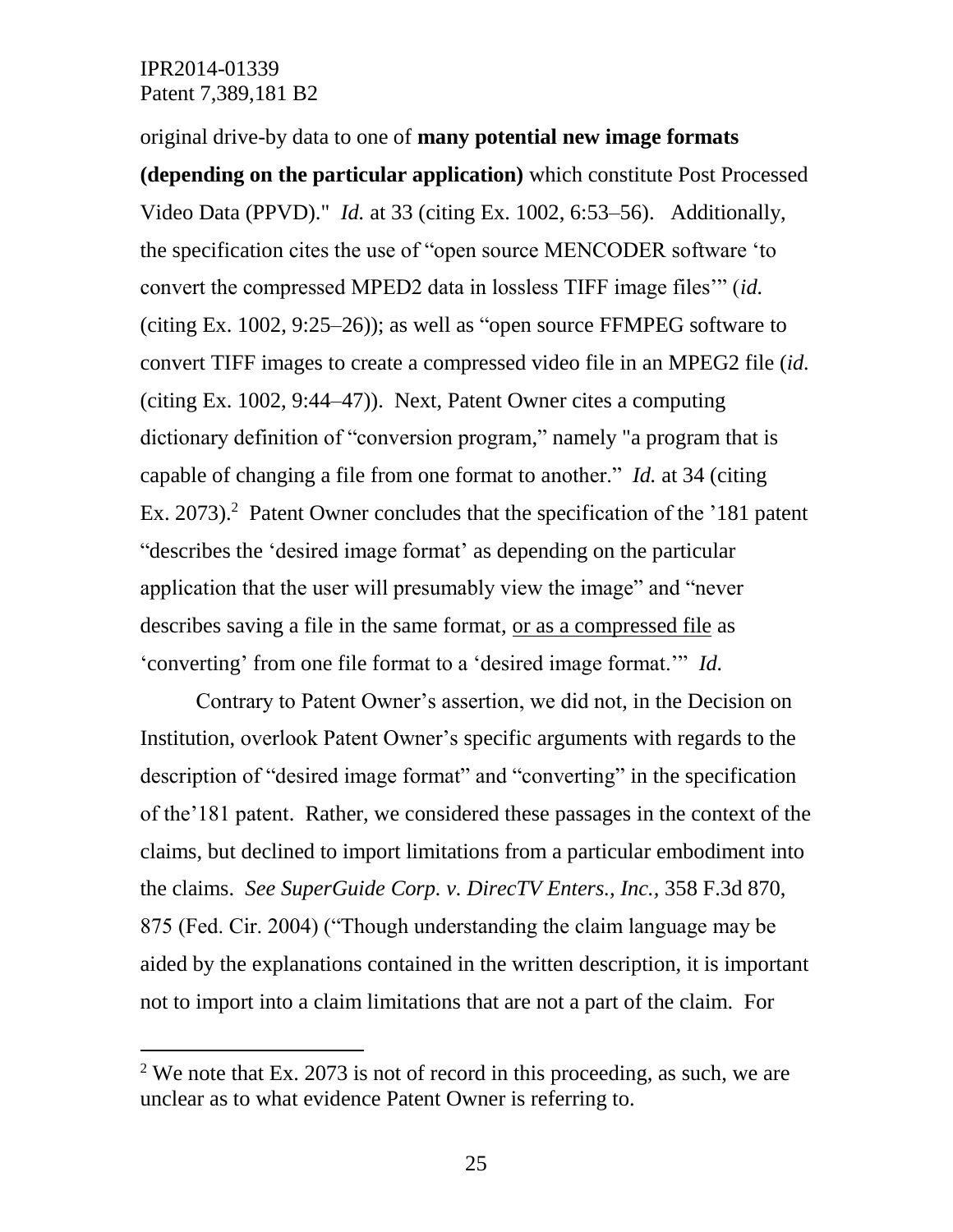example, a particular embodiment appearing in the written description may not be read into a claim when the claim language is broader than the embodiment.").

With respect to Di Bernardo, Patent Owner argues that, because the image data are stored in its original form or as a compressed file, Di Bernardo does not disclose the claimed '"converting' to a desired format in response to a query." PO Response 34 (citing Ex. 1005 ¶ 41). Again, we decline to import limitations from a particular embodiment into the claims. We agree with Petitioner that "[t]he broadest reasonable interpretation of claim 1 does not require the 'converts' function to be performed 'in response to the query,' and does not require the 'converts' function to provide a different "file" format.'" Reply 13. Petitioner explains persuasively how Di Bernardo meets both the limitation of transferring "post processed video data in response to a user query" (Reply 15 (citing Ex. 1005 ¶¶ 83–84)) and "converting video drive-by data into a desired image format (a composite image)" (*id.* (citing Ex. 1005 ¶¶ 37, 41, 44; Ex. 1001 at ¶¶ 65, 74)). Moreover, we agree with Petitioner's assertion that "neither the claims nor the specification require converting an image to a different 'file format,'" rather, the claims broadly recite "any desired image format." Reply 16.

Patent Owner also challenges Dr. Fuchs's testimony "that a [person of ordinary skill in the art] 'would have recognized that Di Bernardo's **postprocessing system converts** the street-level video to post processed video data corresponding to a desired format, and transfers the post processed video data via post-processing network to the communications network **in response to the query.**'" PO Response 35 (citing Ex. 1001 ¶ 74). In particular, Patent Owner cites Dr. Grindon's testimony from the *Vederi*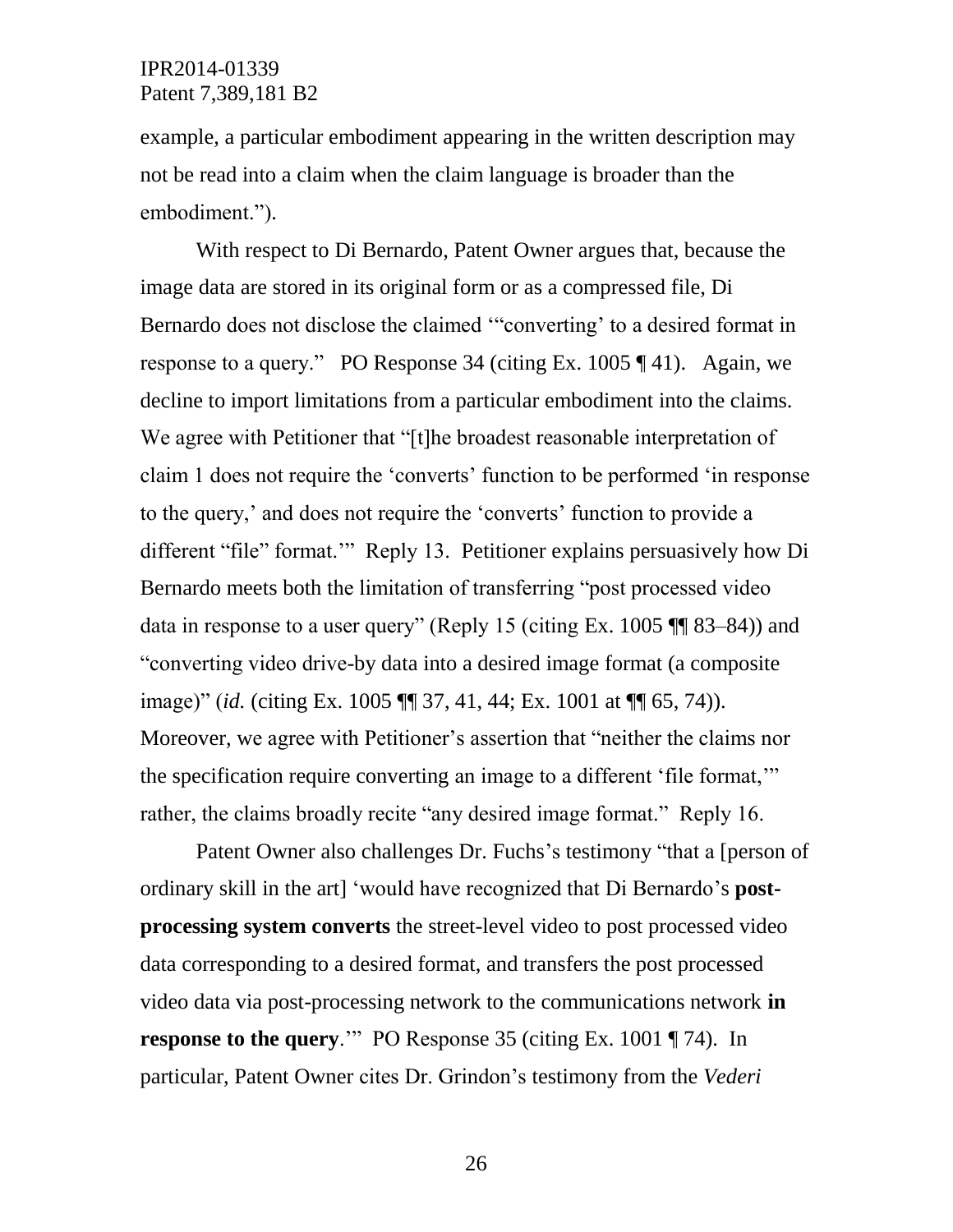litigation to support its argument that Dr. Fuchs relied on two incompatible embodiments from Di Bernardo in reaching this conclusion. *Id.* at 35–36 (citing Ex. 2002 ¶¶ 38, 39). Petitioner challenges Patent Owner's interpretation of Dr. Grindon's previous testimony by having Dr. Grindon clarify his previous statement. Reply  $16-17$  (citing Ex. 1010  $\P$  24 ("My previous declaration does not state that the embodiments described by Di Bernardo are mutually exclusive . . . [i]n fact, a [person of ordinary skill in the art] (especially by a time as late as August 2004) would have realized that the alternative embodiment[s] . . . [described by Di Bernardo] could have been readily combined.")). We find Dr. Grindon's clarifying statement in his rebuttal declaration persuasive, especially given that Dr. Grindon's testimony in the *Vederi* Litigation was based on the perspective of one of ordinary skill in the art in 2000, as compared to the changed perspective of one of ordinary skill in the art in 2004 applied in this proceeding.

Nonetheless, Patent Owner's unsupported attorney argument challenging the testimony of Dr. Fuchs is not persuasive. PO Response 35– 37. As Petitioner points out, Patent Owner does not explain sufficiently how the embodiments in Di Bernardo are "mutually exclusive" and "inoperable" or "what elements are supposedly drawn from these different, allegedly 'mutually exclusive' embodiments." Reply 17 (citing PO Response 36–37). Patent Owner overlooks that the Petition relied on the embodiment that includes the post-processing system to demonstrate how Di Bernardo discloses this limitation. *Id.* at 18 (citing Pet. 30–37).

Along this vein, Patent Owner also asserts that Dr. Fuchs' inherency conclusion fails. PO Response 35–37. Like Petitioner, we disagree with this unsupported assertion because Patent Owner mischaracterizes the relevant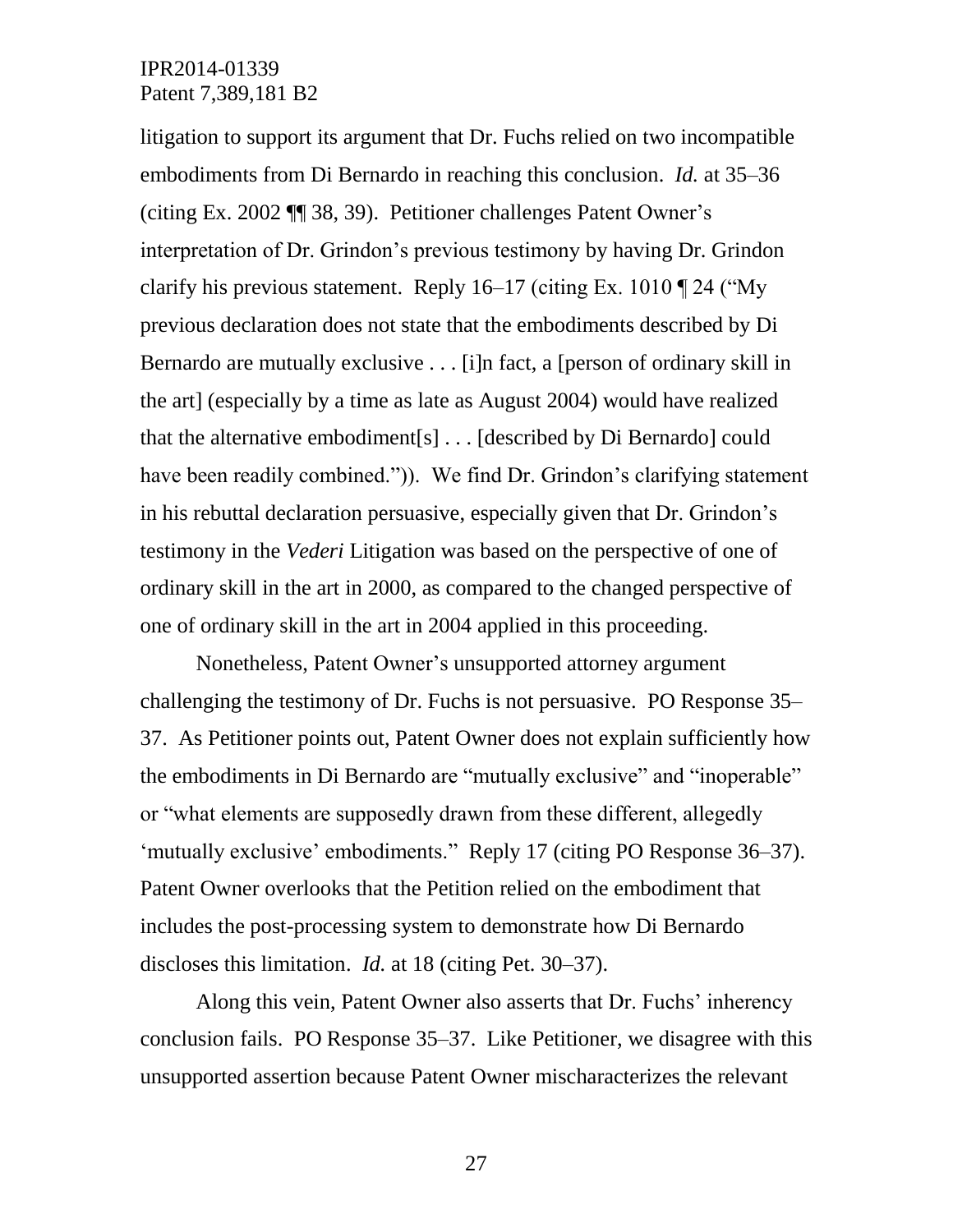testimony of Dr. Fuchs. Reply 18 (citing Ex. 1001 ¶¶ 69–93). For convience, the relevant portion of Dr. Fuch's testimony is reproduced below:

[a]ccordingly, based upon my knowledge and experience and my review of the '181 patent and the prior art publications listed above, I believe that a [person of ordinary skill in the art] would have recognized that Di Bernardo's post-processing system 38 converts the street-level video data to post processed video data corresponding to a desired image format, and transfers the post processed video data via post-processing network to the communications network in response to the query.

Ex. 1001 ¶ 74. In our view, this cited testimony from Dr. Fuchs does not amount to an inherency argument because he is analyzing what the reference expressly discloses in the post-processing system.

In summary, we have reviewed the limitations of claim 1 in light of Di Bernardo, and find that Petitioner's arguments and evidence presented in the Petition and Reply demonstrate by a preponderance of the evidence that each limitation of claim 1 is disclosed and taught by Di Bernardo.

## *3. Claims 3–7 and 9–11*

With regard to claim 3, Patent Owner contends that Di Bernardo does not disclose the claim element of a "map server that provides a static image of an overhead view of the geographic location of interest." PO Response 39. Specifically, that the Petition's analysis "provides no support for anticipating or suggesting the limitation of an 'overhead view' of the 'geographic location of interest" and that Di Bernardo does not disclose a map server. *Id.* We agree with Petitioner that the broadest reasonable interpretation of "overhead view" would include a map as disclosed in the '181 patent, and we recognize that Di Bernardo discloses a map. Reply 18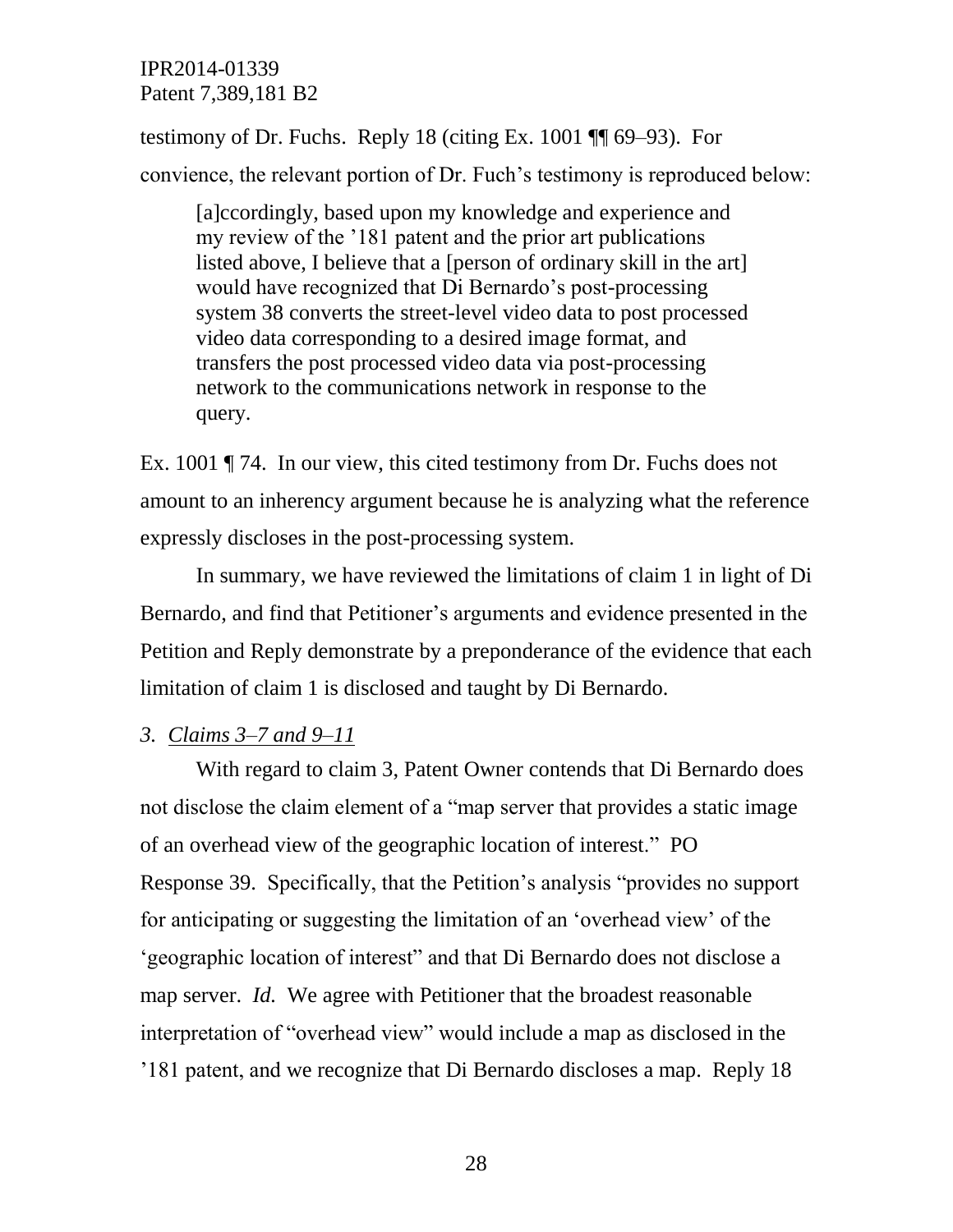(citing Pet. 37–38; Ex. 1001 ¶ 75; Ex. 1002, 8:61–9:8). Further, we agree with Petitioner that the language of claim 3, as would be understood by a person of ordinary skill in the art, does not require identification of the "geographic location of interest" in the overhead view, as Patent Owner asserts, but rather the inclusion of the "geographic location of interest" in the overhead view. Reply 19. Petitioner explains persuasively how "Di Bernardo teaches that 'the map is preferably centered around the requested address and includes **a current location cursor 228 placed on a position corresponding to the address**.'" *Id.* (citing Ex. 1005 ¶ 84).

As to Patent Owner's further contentions regarding a map server, we note that the plain language of claim 3 does not require that the map server be a separate server. Nonetheless, Petitioner explains persuasively how the geographic information database 128 of Di Bernardo functions as a separate "map server." *Id.* (citing Ex. 1005 ¶ 61; Ex. 1001 ¶ 75).

Next, Patent Owner argues that Di Bernardo does not disclose the claim 5 limitation "wherein the camera array includes a plurality of camera units arranged to provide a 360 degree view of the neighborhood." PO Response 39–40. Specifically, Patent Owner argues that the description in Di Bernardo regarding how to "record" or "film" objects in different directions by aiming the cameras in different directions does not teach the "360 degree view of the neighborhood" recited in claim 5. *Id.* at 40. Petitioner's assertion that this limitation is met by Di Bernardo's disclosure of the use of twelve cameras in view of the '181 patents disclosure of 6 cameras, is persuasive. Reply 19–20 (citing Ex. 1001 ¶ 82; Ex. 1002, 12:56–58). The specification of the '181 patent confirms our position, in explaining that "modifications and variations are possible within the scope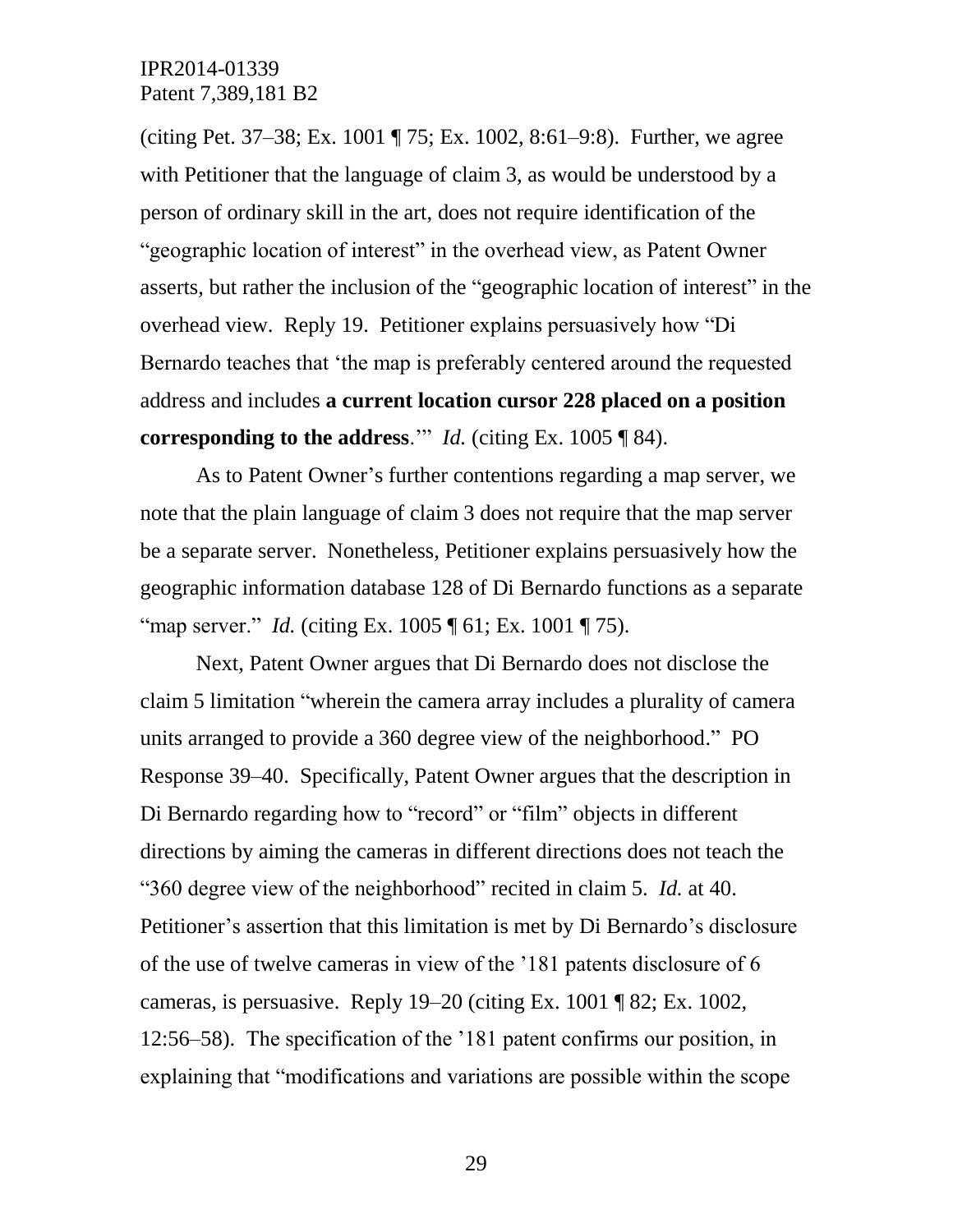of the appended claims" (Ex. 1002, 17:49–51), and that "[t]he number of cameras in the array may also vary" (*Id.* at 17:57–58).

Lastly, claim 7 requires a "means for providing a variety of geo-coded data layers in conjunction with the video drive-by data." Patent Owner takes the position that nothing in Di Bernardo describes or mentions data layers, and, in particular, the use of geocoded data layers. PO Response 40–41. Patent Owner characterizes the data structure in Di Bernardo as a database, and argues that "[a] database is not equivalent to parcel data" and Di Bernardo does not disclose parcel data. *Id.* at 41. We agree with Petitioner that the ordinary and customary meaning of "geo-coded data layers" as would be understood by a person of ordinary skill in the art, does not require that the geo-coded layers be "parcel data." Reply 20. Moreover, we agree with Petitioner "that the equivalent corresponding structure in Di Bernardo" is the object information database working in conjunction with the host computer to implement the steps performed by the system of Di Bernardo to add geo-coded data layers to images." *Id.* at 21 (citing Petition 44–45; Ex. 1001 ¶¶ 84–86).

Patent Owner does not address separately claims 4, 6, 9, 10 and 11 in its Patent Owner Response. We have reviewed the Petition, and evidence cited in the Petition regarding these claims, and find that Petitioner has shown by a preponderance of the evidence that Di Bernardo anticipates these claims as well. *See* Pet. 16–22.

#### *4. Summary*

Based on further review of the record, and for the reasons discussed above, Petitioner has demonstrated by a preponderance of the evidence that claims 1, 3–7, and 9–11 of the '181 patent are anticipated by Di Bernardo.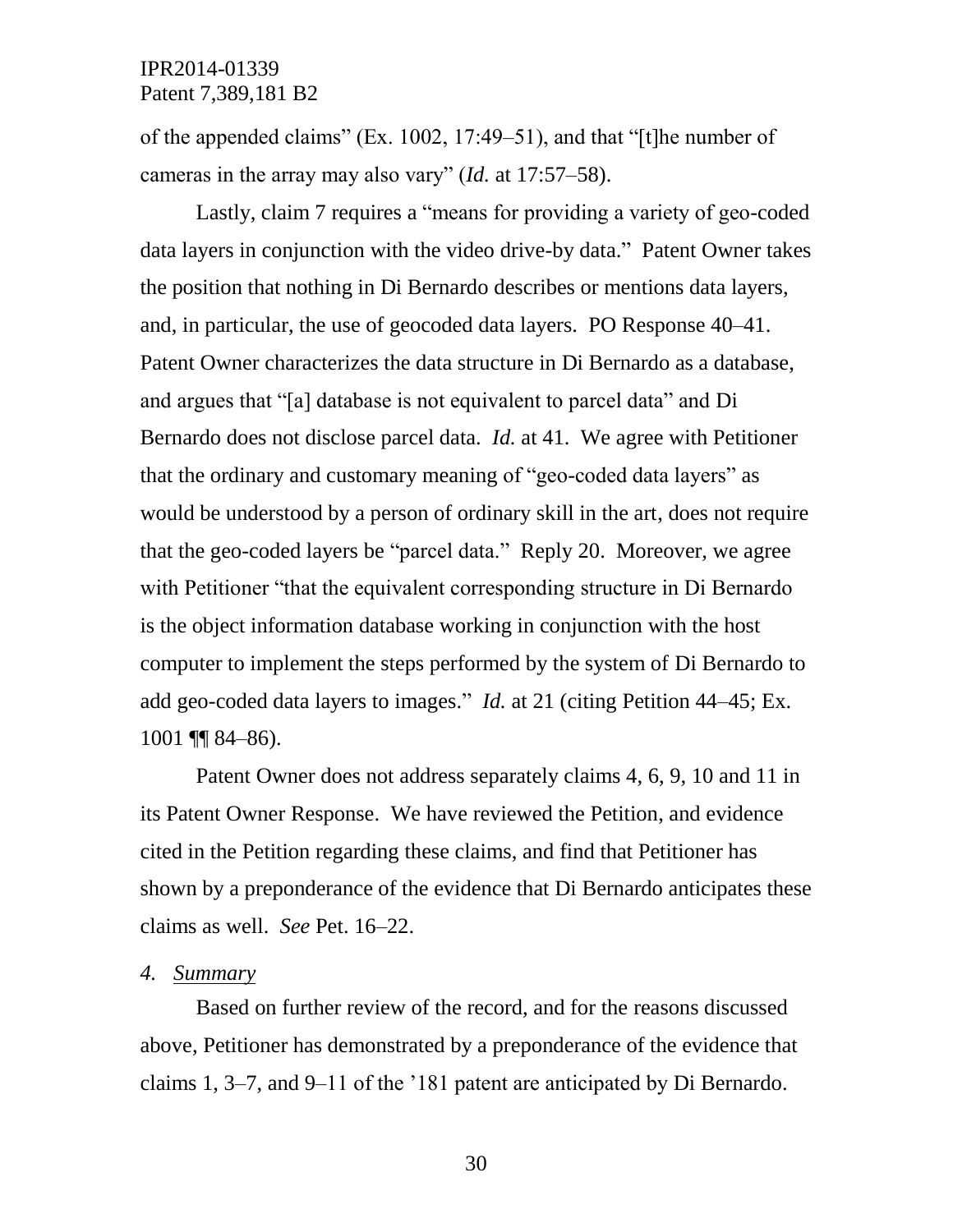#### *D. Obviousness Based on Di Bernardo and Kawabe*

The Petition also challenges the patentability of clams 1, 3–7, and 9– 11 under 35 U.S.C. § 103(a) as obvious based on Di Bernardo and Kawabe. Pet. 26–29. As support for this contention, Petitioner relies upon the Declaration of Dr. Fuchs to explain how the combination Di Bernardo and Kawabe discloses the claimed subject matter. *Id.*; Ex. 1001 ¶¶ 100–02. Patent Owner argues that combining Kawabe with Di Bernardo does not cure the deficiencies of Di Bernardo, and further argues that Di Bernardo teaches away from such a combination. PO Response 41–42.

A claim is unpatentable under  $\S$  103(a) if the differences between the claimed subject matter and the prior art are such that the subject matter, as a whole, would have been obvious at the time the invention was made to a person having ordinary skill in the art to which said subject matter pertains. *KSR Int'l Co. v. Teleflex Inc.*, 550 U.S. 398, 406 (2007). The question of obviousness is resolved on the basis of underlying factual determinations, including: (1) the scope and content of the prior art; (2) any differences between the claimed subject matter and the prior art; (3) the level of skill in the art; and (4) where in evidence, so-called secondary considerations. *Graham v. John Deere Co.*, 383 U.S. 1, 17–18 (1966).

Having considered the explanations and supporting evidence presented, we are persuaded that Petitioner presents sufficient evidence to demonstrate, by a preponderance of the evidence, that challenged claims 1, 3–7, and 9–11 are obvious over Di Bernardo and Kawabe as discussed below.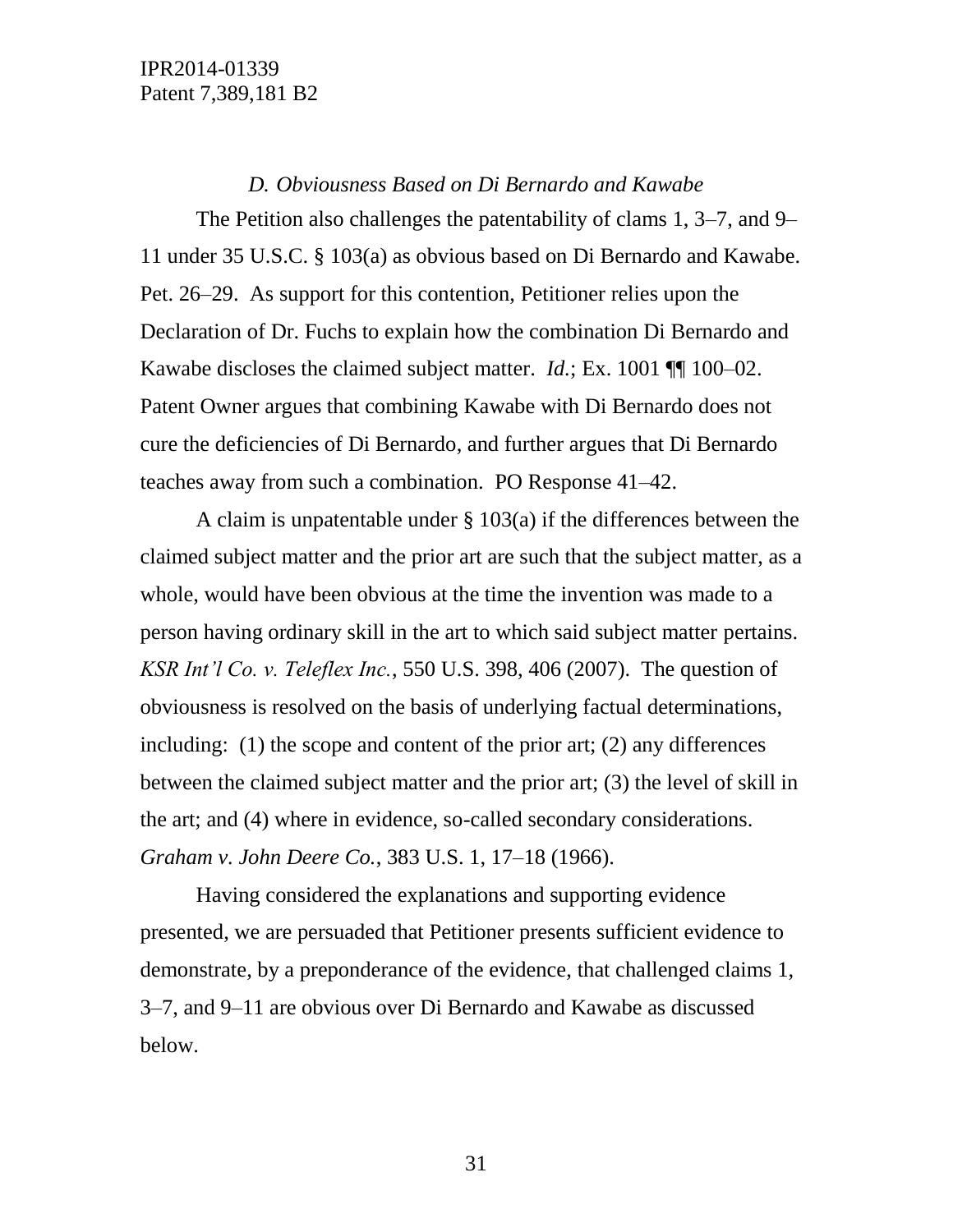#### *1. Overview of Kawabe (Ex. 1008)*

Kawabe discloses a system and method of "storing and accumulating video images of targets at places that [cannot] be shot by a monitoring camera and distributing the accumulated video images to one or more devices." Ex. 1008, Abstract. The generated video data is converted to a video data format and stored in the video storage/distribution device. *Id.* ¶ 6. A video distribution method is provided by which the stored video data is distributed to a terminal in response to a request from the terminal. *Id.* ¶ 9.

#### *2. Discussion*

Patent Owner argues that like Di Bernardo, "nowhere in Kawabe is there any teaching or suggestion of identifying street view images for a 'geographic location of interest,'" and that Kawabe does not cure the deficiencies of Di Bernardo. PO Response 41. Because we determined above that Di Bernardo discloses identifying street view images for a "geographic location of interest," there is no such deficiency to cure.

Next, Patent Owner argues that "a combination with Kawabe would be contrary to the teachings of Di Bernardo which explicitly teach away from adding any additional computational processing" to avoid computational overload. *Id.* Specifically, that "a [person of ordinary skill in the art] would have been taught away from combining Di Bernardo with Kawabe whose additional processing (Ex. 1006, ¶ 38) would add to computational overhead for Di Bernardo." *Id*. A reference teaches away from a combination when, for example, a person of ordinary skill in the art would be discouraged from following the path set out in the reference, or would be led in a direction divergent from that chosen by the inventor. *See In re Gurley*, 27 F.3d 551, 553 (Fed. Cir. 1994) ("[I]n general, a reference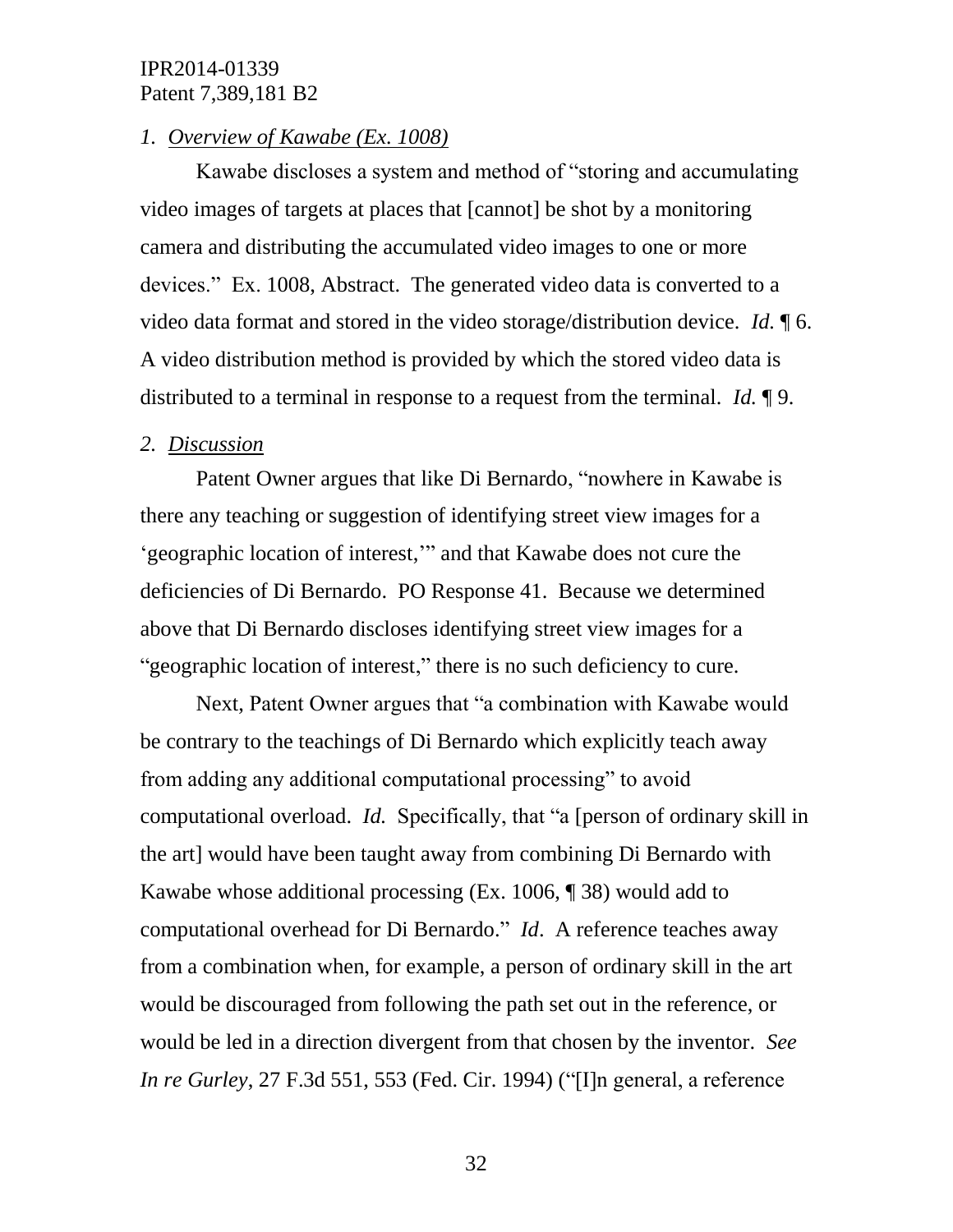will teach away if it suggests that the line of development flowing from the reference's disclosure is unlikely to be productive of the result sought by the applicant."). For the reasons discussed above, we accord Dr. Grindon's testimony from the *Vederi* litigation minimal weight. As such, Patent Owner's arguments and evidence does not persuade us that any additional processing as a result of combining the teachings of Di Bernardo with Kawabe would result in computational overload. Moreover, we agree with Petitioner that the discussion identified in Di Bernardo regarding '"dense sampling of images of an object/scene' as being 'computationally intensive and hence cumbersome and inefficient,'" is not a disparagement of any and all computationally intensive processes. Reply 21 (citing Ex.  $1005 \text{ T}$  7–8; Ex. 1010 | 18-20).

In its Petition, Petitioner proffered several reasons why a person of ordinary skill in the art would have modified Di Bernardo's system for deriving images corresponding to a geographic location of interest from video data, using Kawabe's system that transfers a video corresponding to a particular request from a video storage device to an image processing system for conversion into a suitable display format. Pet. 28–29. In the Decision on Institution, we were persuaded that Petitioner's proffered rationale and evidence was sufficient to support the proposed modification. Now, with the record fully developed, Patent Owner does not proffer arguments or evidence to persuade us otherwise.

#### *3. Summary*

Based on further review of the record, and for the reasons discussed above, Petitioner has demonstrated by a preponderance of the evidence that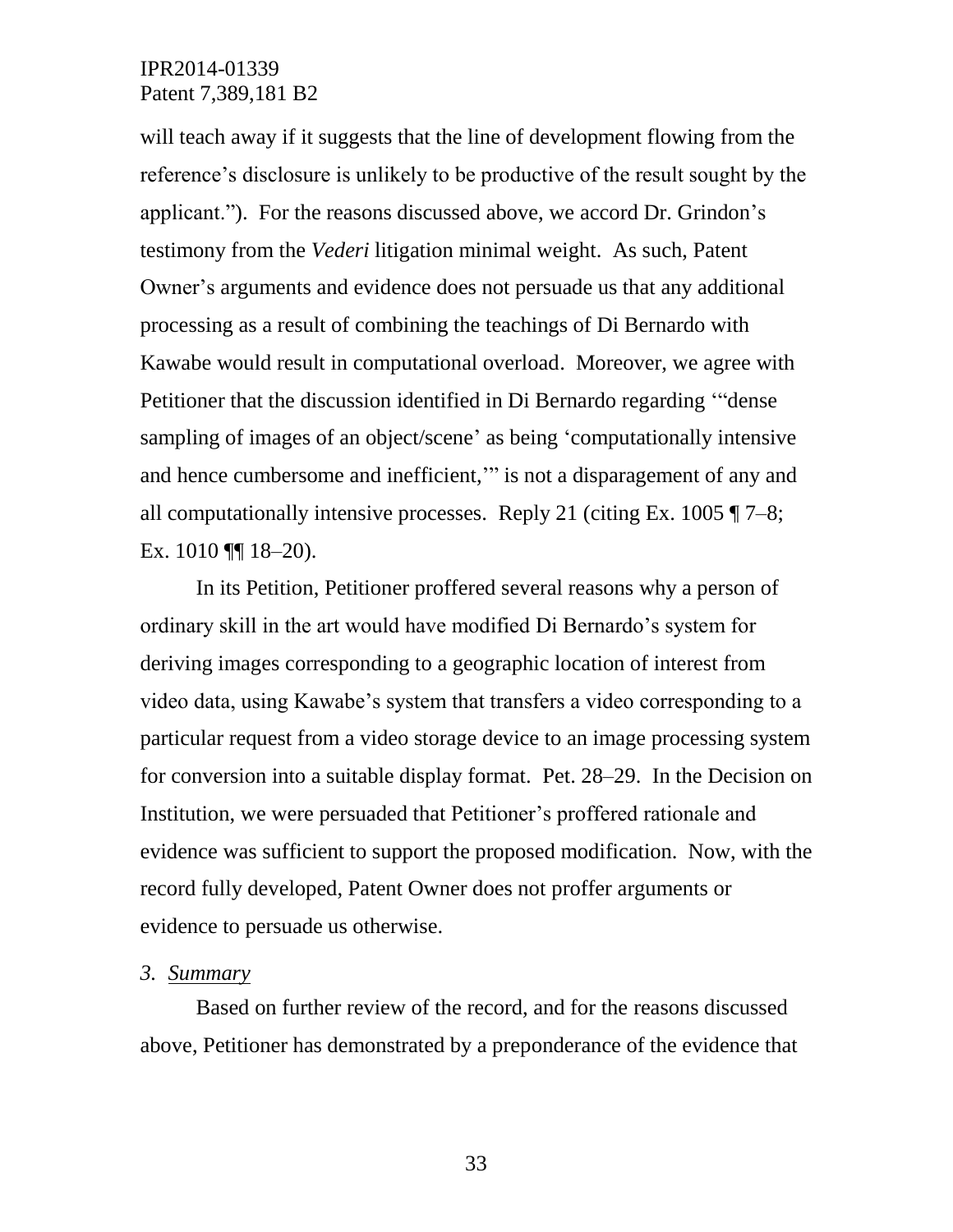claims 1, 3–7, and 9–11 of the '181 patent are unpatentable under 35 U.S.C. § 103 as obvious based Di Bernardo and Kawabe.

#### *E. Obviousness Based on Di Bernardo and Lachinski*

We next consider Petitioner's challenge of dependent claim 8 as rendered obvious under 35 U.S.C. § 103(a) over Di Bernardo and Lachinski. Pet. 23–25. We have reviewed the parties' contentions and supporting evidence. Given the evidence developed during the course of trial, we determine that Petitioner has demonstrated, by a preponderance of the evidence, that challenged claim 8 is obvious over Di Bernardo and Lachinski. A detailed analysis of our determination follows a brief overview of Lachinski.

#### *1. Overview of Lachinski (Ex. 1006)*

Lachinski relates to the collection and processing of visual and spatial position information. Ex. 1006, Abstract. In order to determine the centerline of a street, Lachinski discloses that the true spatial position of the vehicle is combined with the video image to calculate the spatial position of the center of the street that corresponds to the vehicle position. Ex. 1006, 10:37–60.

#### *2. Discussion*

Petitioner argues that Di Bernardo discloses the claim 8 limitation of a "means for creating geo-coded text, image and vector data which is superimposed onto the post processed video data that is transferred to the communications network." Pet. 23–24. In addition to the teachings of Di Bernardo, Petitioner argues that Lachinski discloses the "means for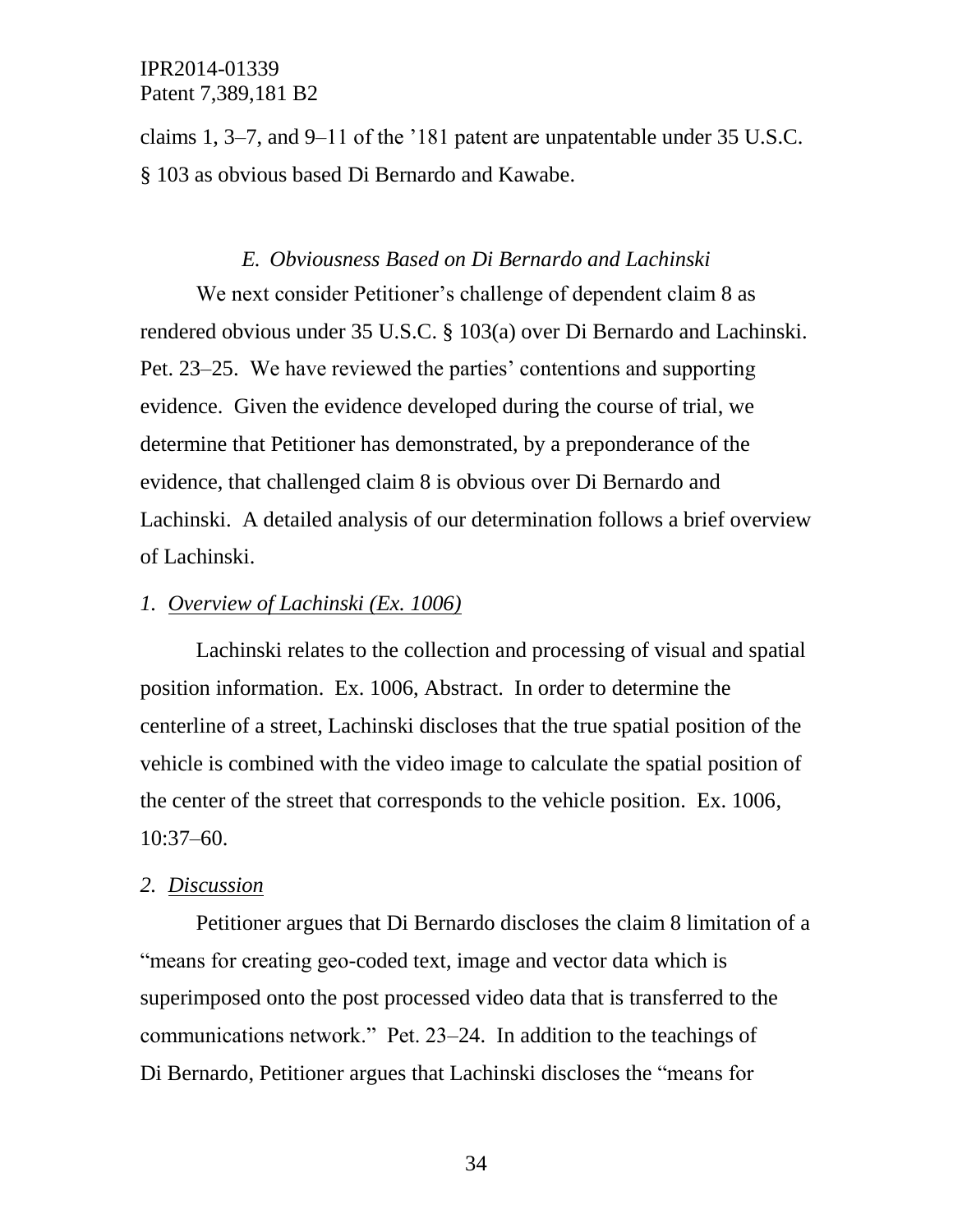creating vector data which is superimposed onto the post processed video data that is transferred to the communications network" as recited by claim 8. *Id.*

Patent Owner challenges the combination of Di Bernardo and Lachinski on the basis that Di Bernardo teaches away from using computationally intensive techniques. PO Response 43. To support this argument, Patent Owner again relies on the testimony of Dr. Grindon from the *Vederi* litigation. *Id.* (citing Ex. 2002, 11:3–12:5). For the reasons discussed *supra*, we accord Dr. Grindon's testimony that the Di Bernardo patents, in general, seek to minimize computational burdens, minimal weight. Other than attorney argument, Patent Owner does not proffer sufficient arguments or evidence to support its contention that Di Bernardo teaches away from using computationally intensive techniques.

We find persuasive Petitioner's articulated reason to combine Di Bernardo's system for deriving video images corresponding to a geographic location of interest using Lachinski's teachings regarding superimposing vector data onto post processed video data "to display a path of travel of a vehicle capturing the video data of Di Bernardo." Pet. 25. Petitioner also argues, and we agree, that this proffered combination "allow[s] users viewing images presented by the system of Di Bernardo to readily identify a center of a street and more intuitively and quickly identify an orientation for a particular image with respect to a street depicted in the image." *Id.*

## *3. Summary*

Based on further review of the record, and for the reasons discussed above, Petitioner has demonstrated by a preponderance of the evidence that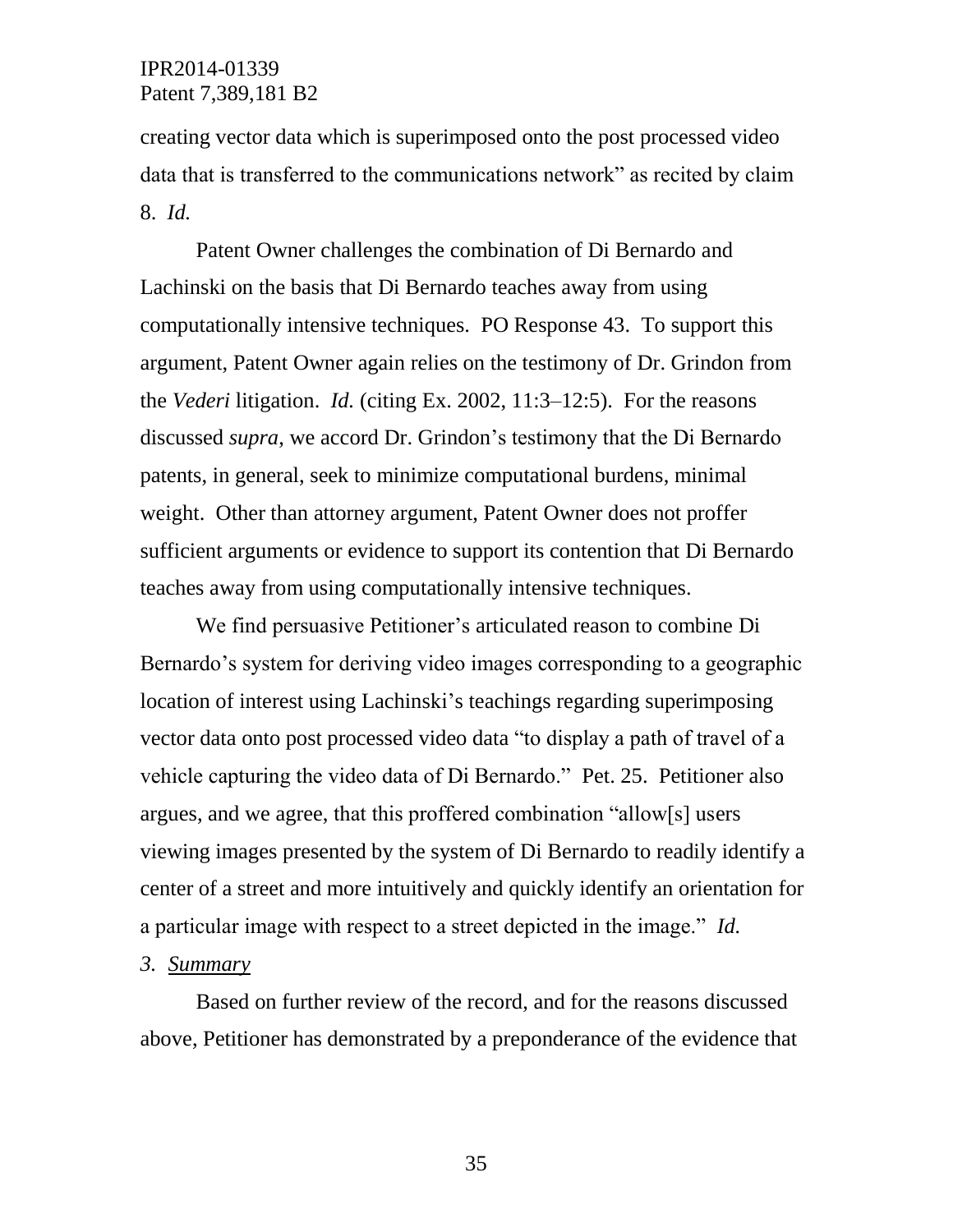claim 8 of the '181 patent is unpatentable under 35 U.S.C. § 103 as obvious based Di Bernardo and Lachinski.

#### III. MOTION TO EXCLUDE

Patent Owner filed a Motion to Exclude Evidence under 37 C.F.R. § 42.64, seeking to exclude certain portions of the Declaration of Dr. Fuchs (Exhibit 1001); certain portions of the rebuttal declaration of Dr. Grindon (Exhibit 1010); and Exhibits 1004, 1011, 1012, and 1013 in their entirety. Paper 30 ("Mot."). Petitioner, in turn, filed an opposition to Patent Owner's motion. Paper 34. ("Opp.") The party moving to exclude evidence bears the burden of proving that it is entitled to the relief requested—namely, that the material sought to be excluded is inadmissible under the Federal Rules of Evidence. *See* 37 C.F.R. §§ 42.20(c), 42.62(a).

With respect to the Exhibit 1001, Patent Owner moves to exclude portions of Dr. Fuch's testimony for, among other reasons, relevance. Mot. 1-2. In particular, Patent Owner moves to excludes Exhibit 1001, ¶¶ 12, 16, 25–64, 66, 83, and 108–111. A motion to exclude, for instance, must state why the evidence is inadmissible (e.g., based on relevance or hearsay), identify the corresponding objection in the record, and explain the objection. *See* 37 C.F.R. § 42.64(c); Office Patent Trial Practice Guide, 77 Fed. Reg. 48,756, 48,767 (Aug. 14, 2012). Because Patent Owner does not explain adequately its objections to the cited portions of Dr. Fuch's testimony, Patent Owner has not met its burden of demonstrating that the cited portions of Dr. Fuch's testimony should be excluded.

As to the Declaration of Dr. Grindon (Ex. 1010), Patent Owner moves to exclude ¶¶ 13, 21, 23, 28, 30 and 31 based on relevance. *Id.* at 3.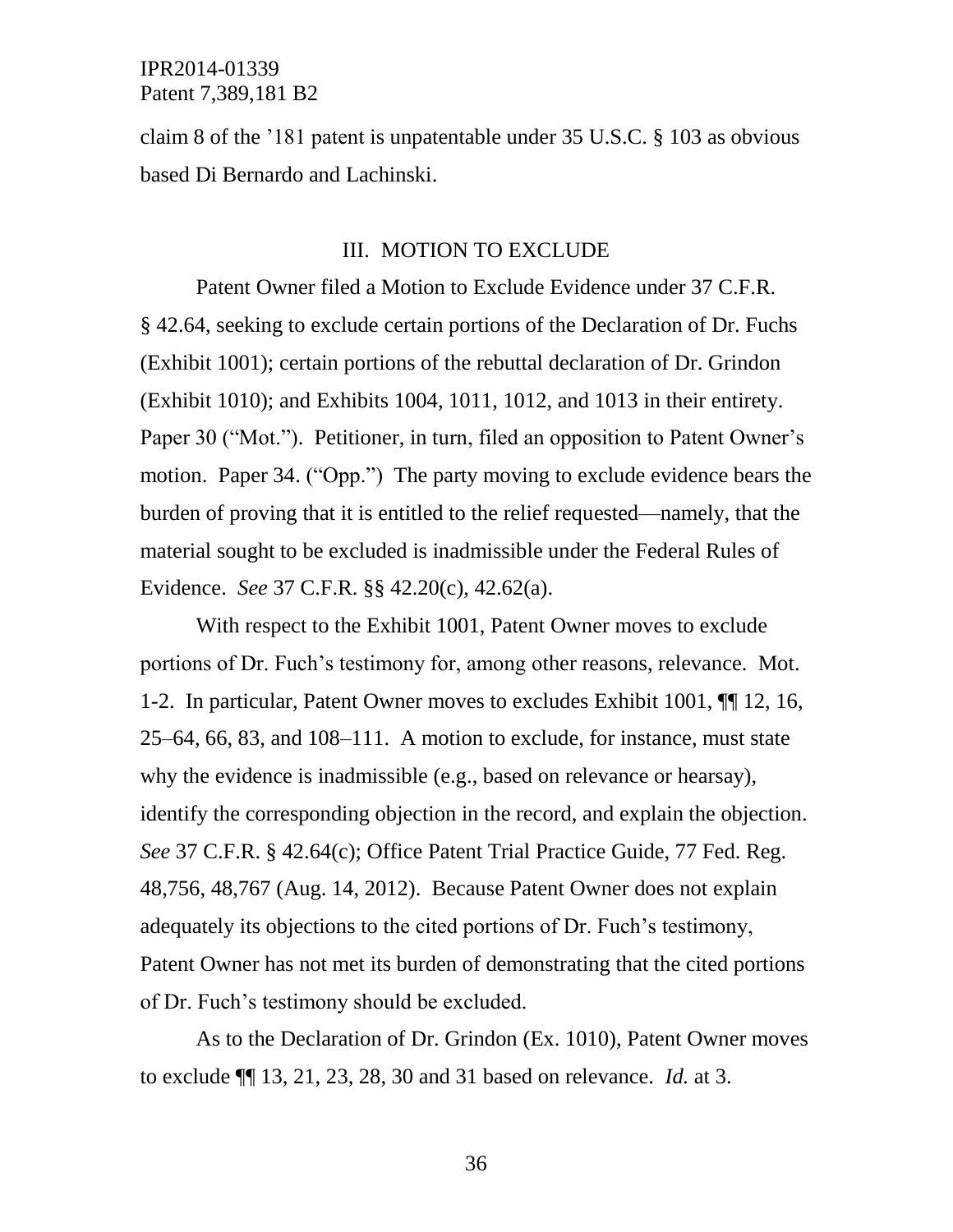According to Patent Owner, the evidence in these paragraphs was offered by Petitioner for the first time in its Reply, "should have been included as part of Petitioner's original petition and should have been included as part of Petitioner's prima facie case of invalidity." *Id.* Because Patent Owner does not explain adequately its objections to the cited portions of Dr. Grindon's testimony, Patent Owner has not met its burden of demonstrating that the cited portions of Dr. Grindon's testimony should be excluded. Moreover, we agree with Petitioner that "a motion to exclude is not the proper mechanism to raise the issue of testimony in a rebuttal declaration exceeding the permissible scope of reply testimony." Opp. 7–8 (citing (*Chicago Mercantile Exchange, Inc. v. 5th market, Inc.*, Case CBM2014-00114, slip. op at 52 (PTAB Aug. 18, 2015) (Paper 35); *see also Vibrant Media Inc. v. General Electric Co.*, Case IPR2013-00170, slip op. at 31 (PTAB June 26, 2014) (Paper 56) ("Whether a reply contains arguments or evidence that are outside the scope of a proper reply under 37 C.F.R. § 42.23(b) is left to our determination."); *Liberty Mutual Inc. Co. v. Progressive Casualty Inc. Co.*, Case CBM2012-00002, slip op. at 62 (PTAB Jan. 23, 2014) (Paper 66) ("a motion to exclude . . . is not a mechanism to argue that a reply contains new arguments or relies on evidence necessary to make out a prima facie case.")).

Patent Owner also objects to Dr. Grindon's definition of "a person of ordinary skill in the art" "[because] it is different than the one proposed by Petitioner's original expert." *Id.* at 3–4 (citing Ex. 1001¶ 14, Ex. 1010, ¶¶ 9, 10, and 12). A motion to exclude is not the proper mechanism to direct our attention to differences in the evidence, rather the proper mechanism is a Motion for Observation. We recognize that Patent Owner has filed a Motion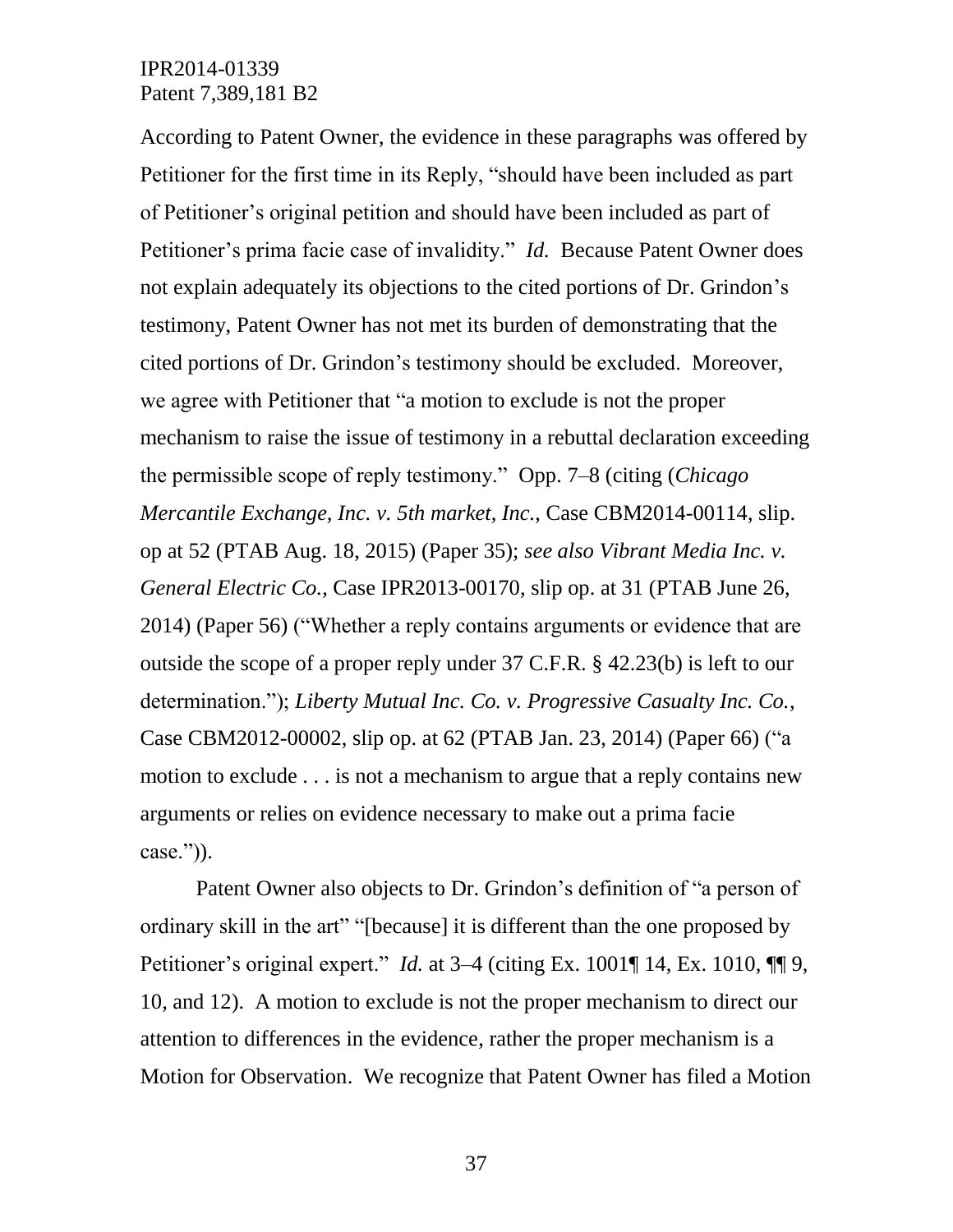for Observation on the cross-examination testimony of Dr. Grindon. As we explain below, we have considered Patent Owner's observations and Petitioner's responses in rendering this Decision, and accorded Dr. Grindon's rebuttal testimony appropriate weight where necessary.

Further, Patent Owner moves to exclude Exhibit 1004, the Yoichi Patent, based on relevance. Mot. 2. Specifically, Patent Owner argues that, because Petitioner does not rely on Exhibit 1004 in the Petition, nor was it relied upon in the Decision on Institution, this exhibit should be excluded. *Id.* at 3. Patent Owner likewise moves to exclude Exhibit 1011, 1012 and 1013 on the basis of relevance. *Id.* at 4. In particular, Patent Owner alleges that this evidence was proffered by Petitioner for the first time in its Reply, and "should have been included as part of Petitioner's original petition and should have been included as part of Petitioner's prima facie case of invalidity." *Id.* at 4–5. Because our Decision does not rely on any of these challenged exhibits, Patent Owner's request is moot.

For these reasons, we deny Petitioner's Motion to Exclude.

#### IV. MOTION FOR OBSERVATION

Patent Owner filed a Motion for Observation on the crossexamination testimony of Petitioner's rebuttal witness, Dr. Grindon. Paper 29 ("Obs."). Petitioner, in turn, filed a Response. Paper 35 ("Resp."). To the extent Patent Owner's Motion for Observation pertains to testimony purportedly impacting Dr. Grindon's credibility, we have considered Patent Owner's observations and Petitioner's responses in rendering this Decision, and accorded Dr. Grindon's rebuttal testimony appropriate weight as explained above. *See* Obs. 1–15; Resp. 1–15. Moreover, Petitioner's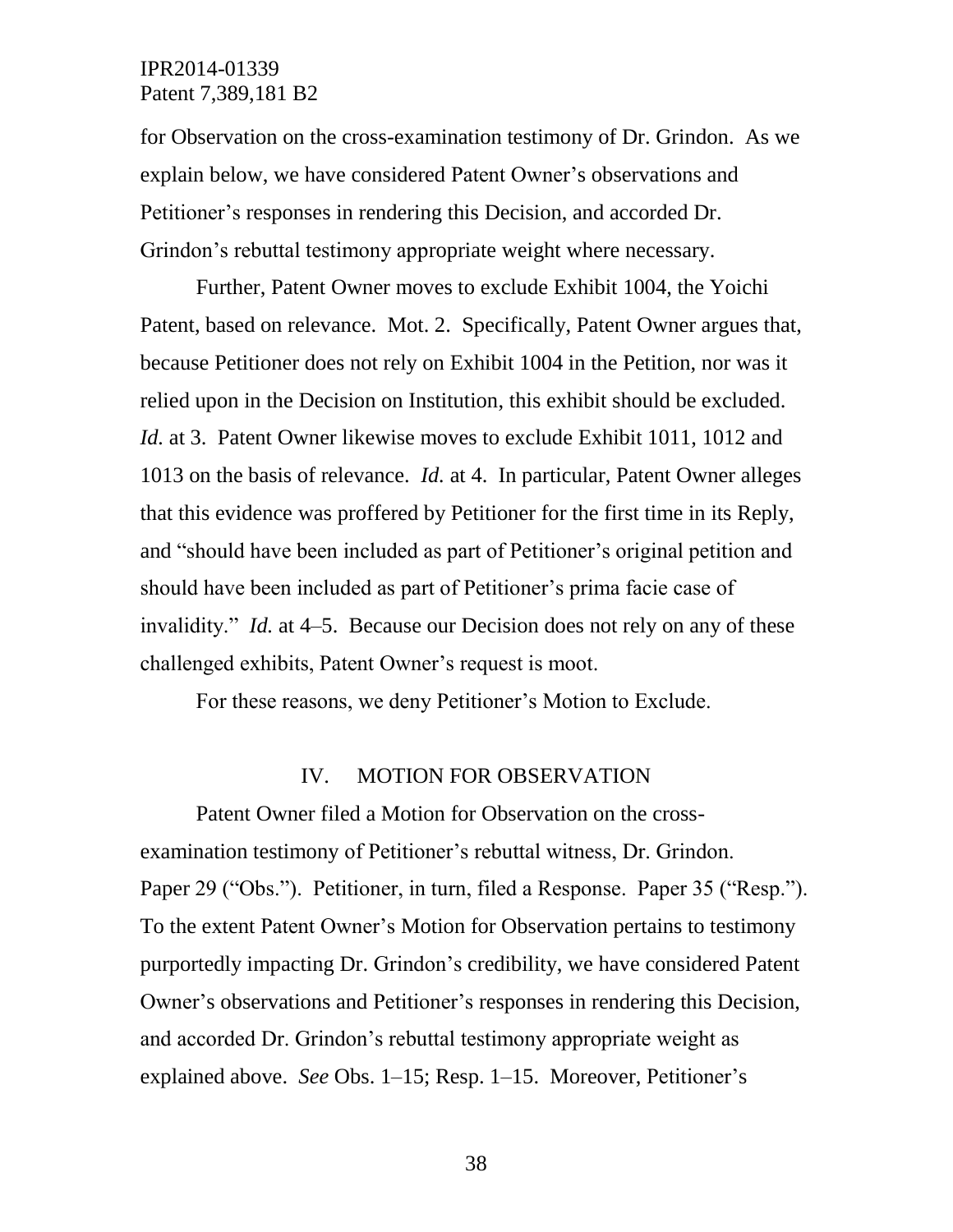responses are 17 pages, and thus, exceed the 15-page limit specified by 37 C.F.R. § 42.24(b)(3). As such, only the first 15 pages of Petitioner's responses have been considered. *See* Resp. 1–15.

#### V. CONCLUSION

For the foregoing reasons, we determine that Petitioner has demonstrated, by a preponderance of the evidence, the unpatentability of claims 1, 3–7 and 9–11 of the '181 patent as anticipated by Di Bernardo; claims 1, 3–7 and 9–11 as obvious based on Di Bernardo and Kawabe; and claim 8 as obvious based on Di Bernardo and Lachinski.

#### VI. ORDER

In consideration of the foregoing, it is hereby:

ORDERED that claims 1 and 3–11 of the '181 patent are held unpatentable;

FURTHER ORDERED that Patent Owner's Motion to Exclude Evidence is *denied*; and

FURTHER ORDERED that, because this is a final written decision, parties to the proceeding seeking judicial review of the decision must comply with the notice and service requirements of 37 C.F.R. § 90.2.